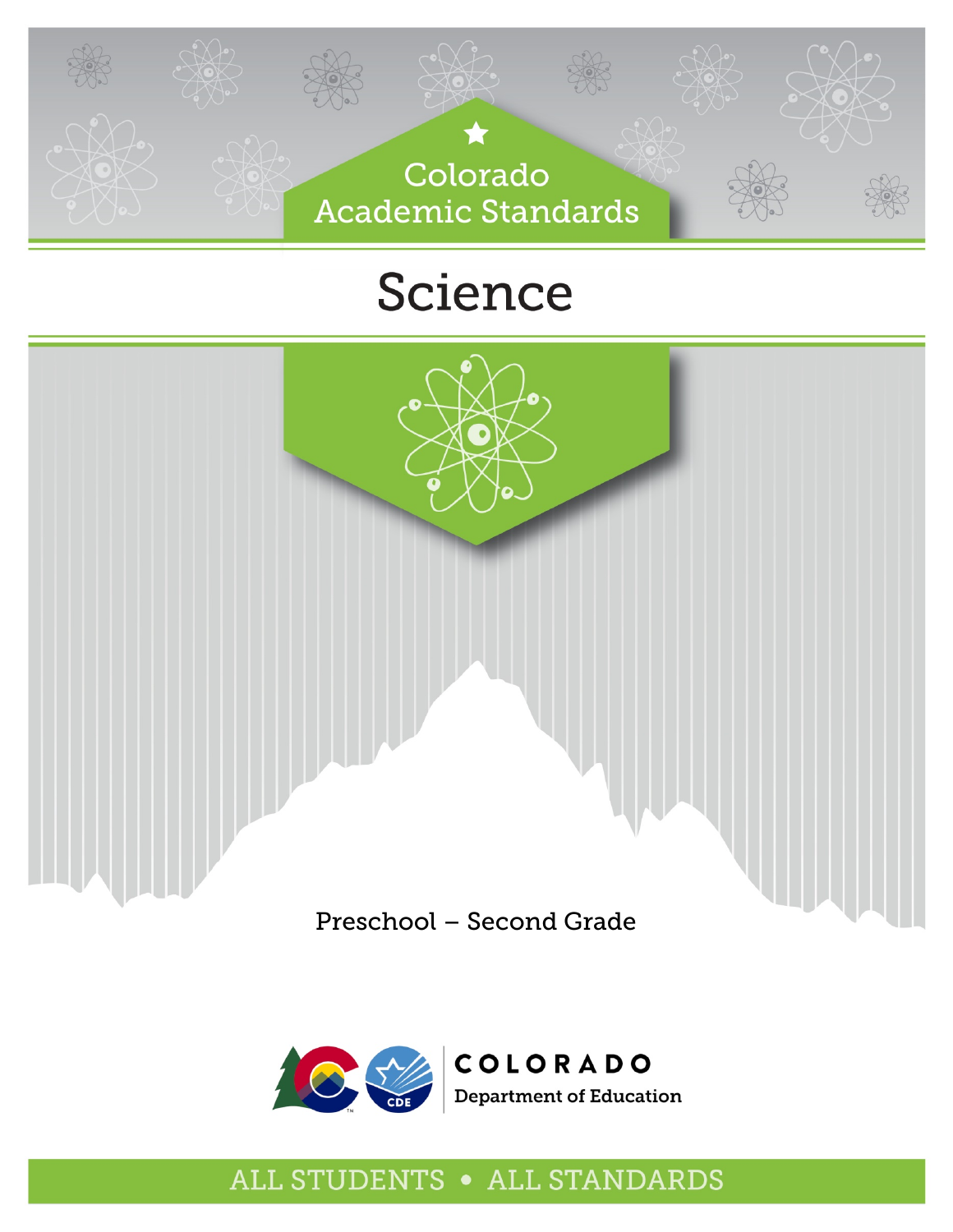# Science Standards Review and Revision Committee

#### **Chairpersons**

John Eyolfson Assistant to the Principal Presidential Awardee for Excellence in Mathematics and Science Teaching Cherry Creek Schools

#### **Members**

Sherri K. Dennstedt Science Technology Engineering Mathematics (STEM) Coordinator National Board Certified Teacher (NBCT) Cherry Creek Schools

Beverly DeVore-Wedding Ph.D. Student/Former High School Teacher Meeker School District

Scott Graham Executive Director of Academic Support Services Weld County School District Re-8

Amy Jo Hanson Teacher Presidential Awardee for Excellence in Mathematics or Science Teaching Denver Public Schools

Steven Iona Associate Professor University of Denver

Tabbi Kinion Statewide Education Coordinator Colorado Parks and Wildlife

Catherine Kolbet Middle School Science Teacher Norwood School District

Kevin L. Lindauer High School Science Teacher National Board Certified Teacher (NBCT) Denver Public Schools

Charles R. Warren University Licensure Officer University of Northern Colorado

Cheryl Mosier High School Science Teacher Presidential Awardee for Excellence in Mathematics or Science Teaching Jefferson County Schools

Kathy Nall Teaching and Learning Coach Colorado Springs School District 11

Jessica Noffsinger Middle School Science Teacher Presidential Awardee for Excellence in Mathematics or Science Teaching Adams 12 Five Star Schools

Angela Outlaw Elementary Science Coordinator Harrison School District 2

William Penuel Professor University of Colorado Boulder

Dorothy Shapland Faculty Lecturer, Special Education, Early Childhood Education, & Culturally and Linguistically Diverse Education Metropolitan State University of Denver

Stephanie Spiris Science Technology Engineering Mathematics (STEM) Curriculum Specialist Denver Public Schools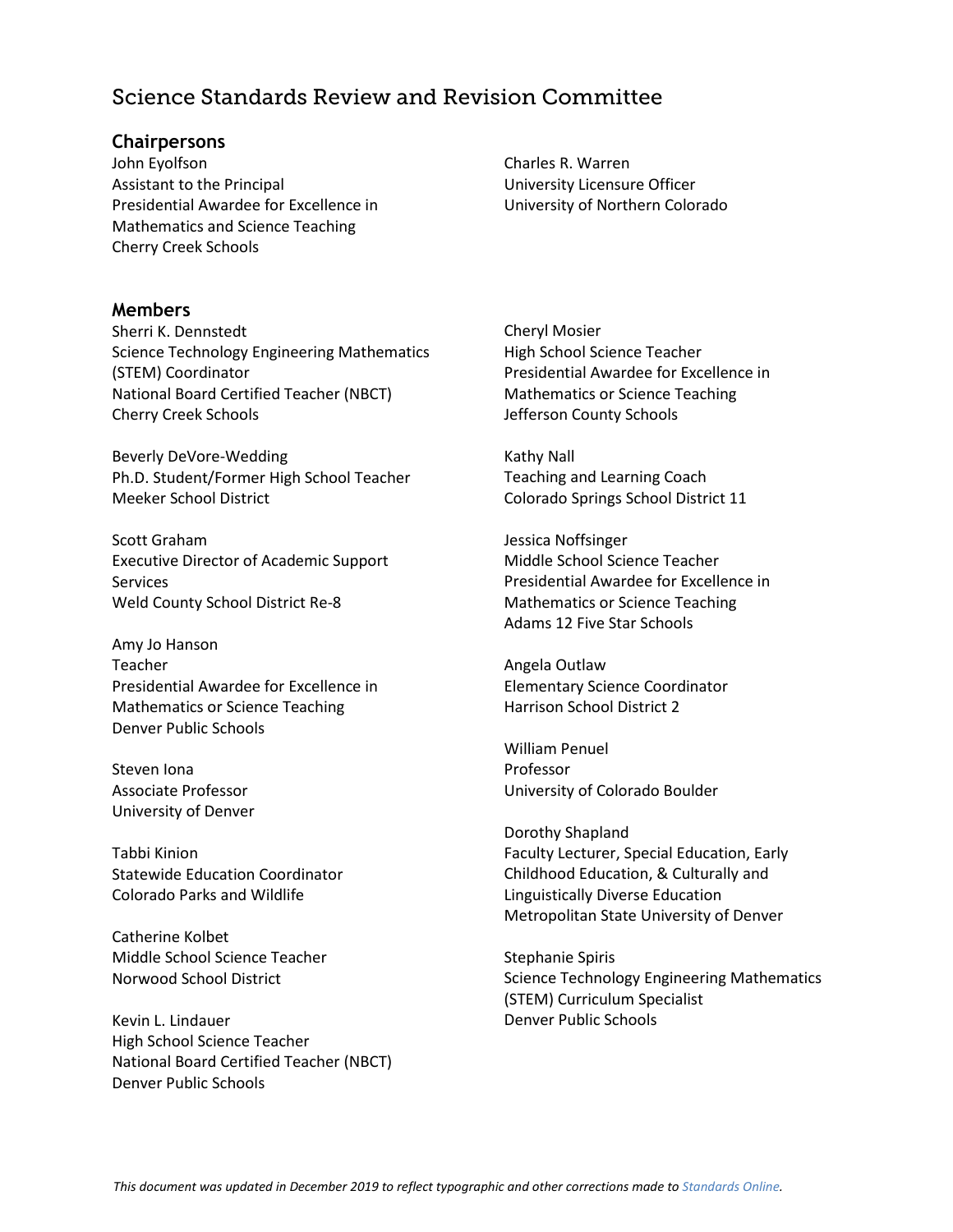Laura Spruce Elementary Teacher Harrison School District 2

Shannon Wachowski High School Science Teacher Poudre School District

Matt Zehner District 9-12 Curriculum, Instruction, & Assessment Coordinator Harrison School District 2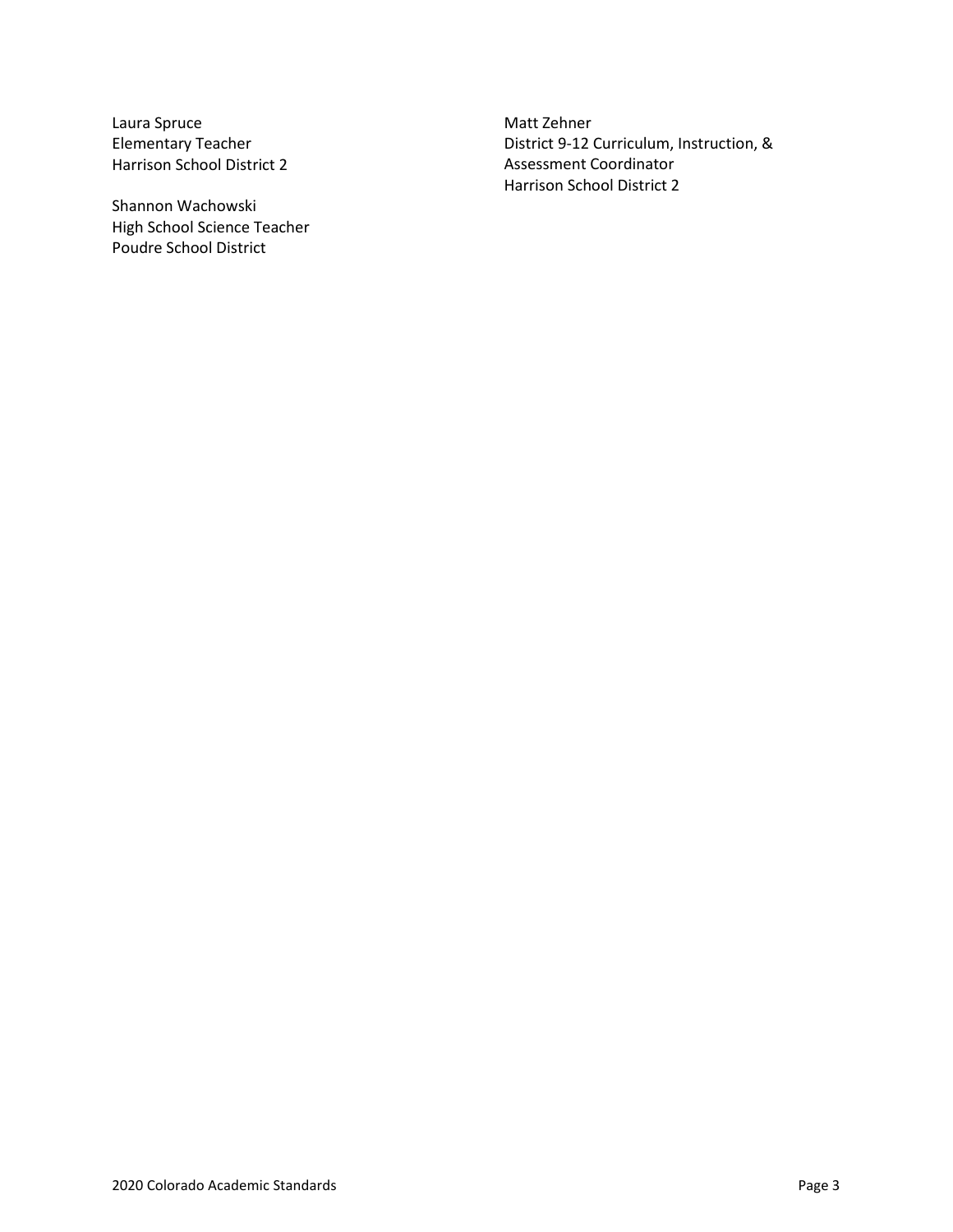# State Board of Education and Colorado Department of Education

#### **Colorado State Board of Education**

Angelika Schroeder (D, Chair) 2<sup>nd</sup> Congressional District Boulder

Joyce Rankin (R, Vice Chair) 3<sup>rd</sup> Congressional District Carbondale

Steve Durham (R) 5<sup>th</sup> Congressional District Colorado Springs

Valentina (Val) Flores (D) 1<sup>st</sup> Congressional District Denver

Jane Goff (D) 7th Congressional District Arvada

Rebecca McClellan (D) 6<sup>th</sup> Congressional District Centennial

Debora Scheffel (R) 4<sup>th</sup> Congressional District Douglas County

#### **Colorado Department of Education**

Katy Anthes, Ph.D. Commissioner of Education Secretary to the Board of Education

Melissa Colsman, Ph.D. Associate Commissioner of Education Student Learning Division

Floyd Cobb, Ph.D. Executive Director Teaching and Learning Unit

#### **CDE Standards and Instructional Support Office**

Karol Gates **Director** 

Carla Aguilar, Ph.D. Music Content Specialist

Ariana Antonio Standards Project Manager

Joanna Bruno, Ph.D. Science Content Specialist

Lourdes (Lulu) Buck World Languages Content Specialist

Donna Goodwin, Ph.D. Visual Arts Content Specialist

Stephanie Hartman, Ph.D. Social Studies Content Specialist

Judi Hofmeister Dance Content Specialist Drama and Theatre Arts Content Specialist

Jamie Hurley, Ph.D. Comprehensive Health Content Specialist Physical Education Content Specialist

Raymond Johnson Mathematics Content Specialist

Christine Liebe Computer Science Content Specialist

Vince Puzick Reading, Writing, and Communicating Content Specialist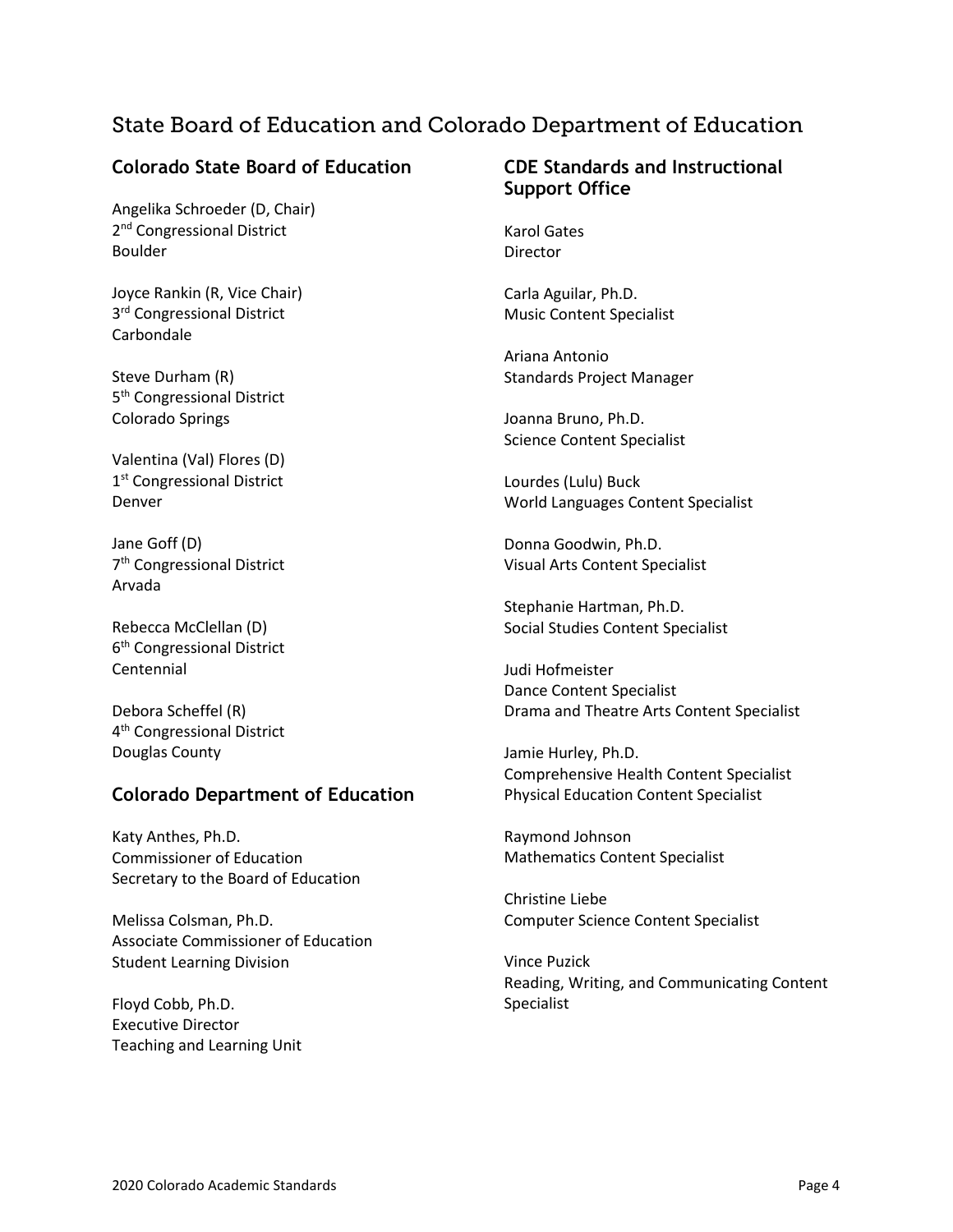# Purpose of Science

"Science is facts; just as houses are made of stone, so is science made of facts; but a pile of stones is not a house, and a collection of facts is not necessarily science." --Jules Henri Poincaré (1854-1912) French mathematician

High expectations in education are essential for the U.S. to continue as a world leader in the 21st century. In order to be successful in postsecondary education, the workforce, and in life, students need a rigorous, age-appropriate set of standards that include finding and gathering information, critical thinking, and reasoning skills to evaluate information, and use information in social and cultural contexts. Students must learn to comprehend and process information, analyze and draw conclusions, and apply the results to everyday life.

A quality science education embodies 21st century skills and postsecondary and workforce readiness by teaching students critical skills and thought processes to meet the challenges of today's world. Scientifically literate graduates will help to ensure Colorado's economic vitality by encouraging the development of research and technology, managing and preserving our environmental treasures, and caring for the health and well-being of our citizens.

Science is both a body of knowledge that represents the current understanding of natural systems, and the process whereby that body of knowledge has been established and is continually extended, refined, and revised. Because science is both the knowledge of the natural world and the processes that have established this knowledge, science education must address both of these aspects.

At a time when pseudo-scientific ideas and outright fraud are becoming more common place, developing the skepticism and critical thinking skills of science gives students vital skills needed to make informed decisions about their health, the environment, and other scientific issues facing society. A major aspect of science is the continual interpretation of evidence. All scientific ideas constantly are being challenged by new evidence and are evolving to fit the new evidence. Students must understand the collaborative social processes that guide these changes so they can reason through and think critically about popular scientific information, and draw valid conclusions based on evidence, which often is limited. Imbedded in the cognitive process, students learn and apply the social and cultural skills expected of all citizens in school and in the workplace. For example, during class activities, laboratory exercises, and projects, students learn and practice self-discipline, collaboration, and working in groups.

The Colorado Academic Standards in science represent what all Colorado students should know and be able to do in science as a result of their preschool through twelfth-grade science education. Specific expectations are given for students who complete each grade from preschool through eighth grade and for high school. These standards outline the essential level of science content knowledge and the application of the skills needed by all Colorado citizens to participate productively in our increasingly global, information-driven society.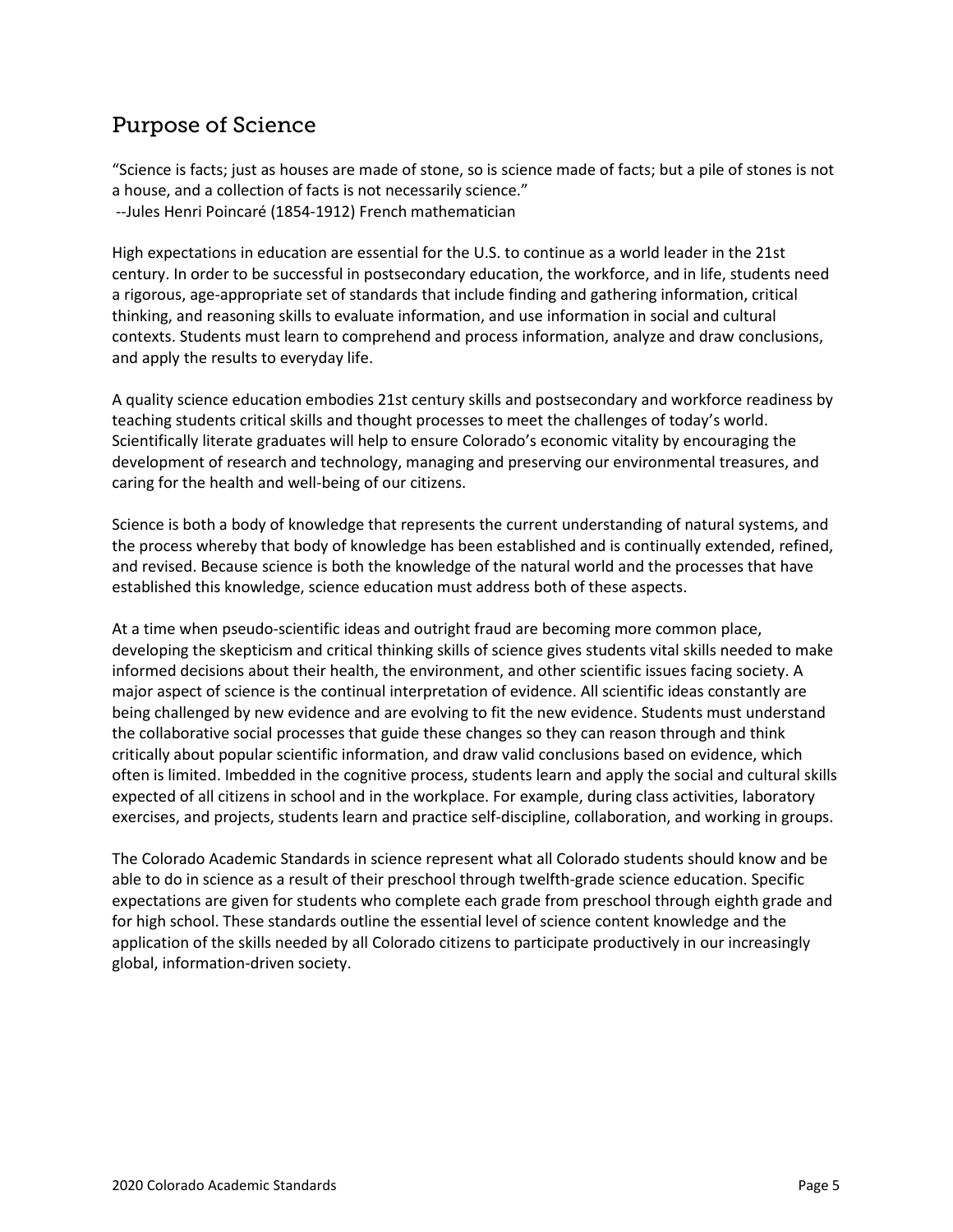# Prepared Graduates in Science

- 1. Students can use the full range of science and engineering practices to make sense of natural phenomena and solve problems that require understanding structure, properties and interactions of matter.
- 2. Students can use the full range of science and engineering practices to make sense of natural phenomena and solve problems that require understanding interactions between objects and within systems of objects.
- 3. Students can use the full range of science and engineering practices to make sense of natural phenomena and solve problems that require understanding how energy is transferred and conserved.
- 4. Students can use the full range of science and engineering practices to make sense of natural phenomena and solve problems that require understanding how waves are used to transfer energy and information.
- 5. Students can use the full range of science and engineering practices to make sense of natural phenomena and solve problems that require understanding how individual organisms are configured and how these structures function to support life, growth, behavior and reproduction.
- 6. Students can use the full range of science and engineering practices to make sense of natural phenomena and solve problems that require understanding how living systems interact with the biotic and abiotic environment.
- 7. Students can use the full range of science and engineering practices to make sense of natural phenomena and solve problems that require understanding how genetic and environmental factors influence variation of organisms across generations.
- 8. Students can use the full range of science and engineering practices to make sense of natural phenomena and solve problems that require understanding how natural selection drives biological evolution accounting for the unity and diversity of organisms.
- 9. Students can use the full range of science and engineering practices to make sense of natural phenomena and solve problems that require understanding the universe and Earth's place in it.
- 10. Students can use the full range of science and engineering practices to make sense of natural phenomena and solve problems that require understanding how and why Earth is constantly changing.
- 11. Students can use the full range of science and engineering practices to make sense of natural phenomena and solve problems that require understanding how human activities and the Earth's surface processes interact.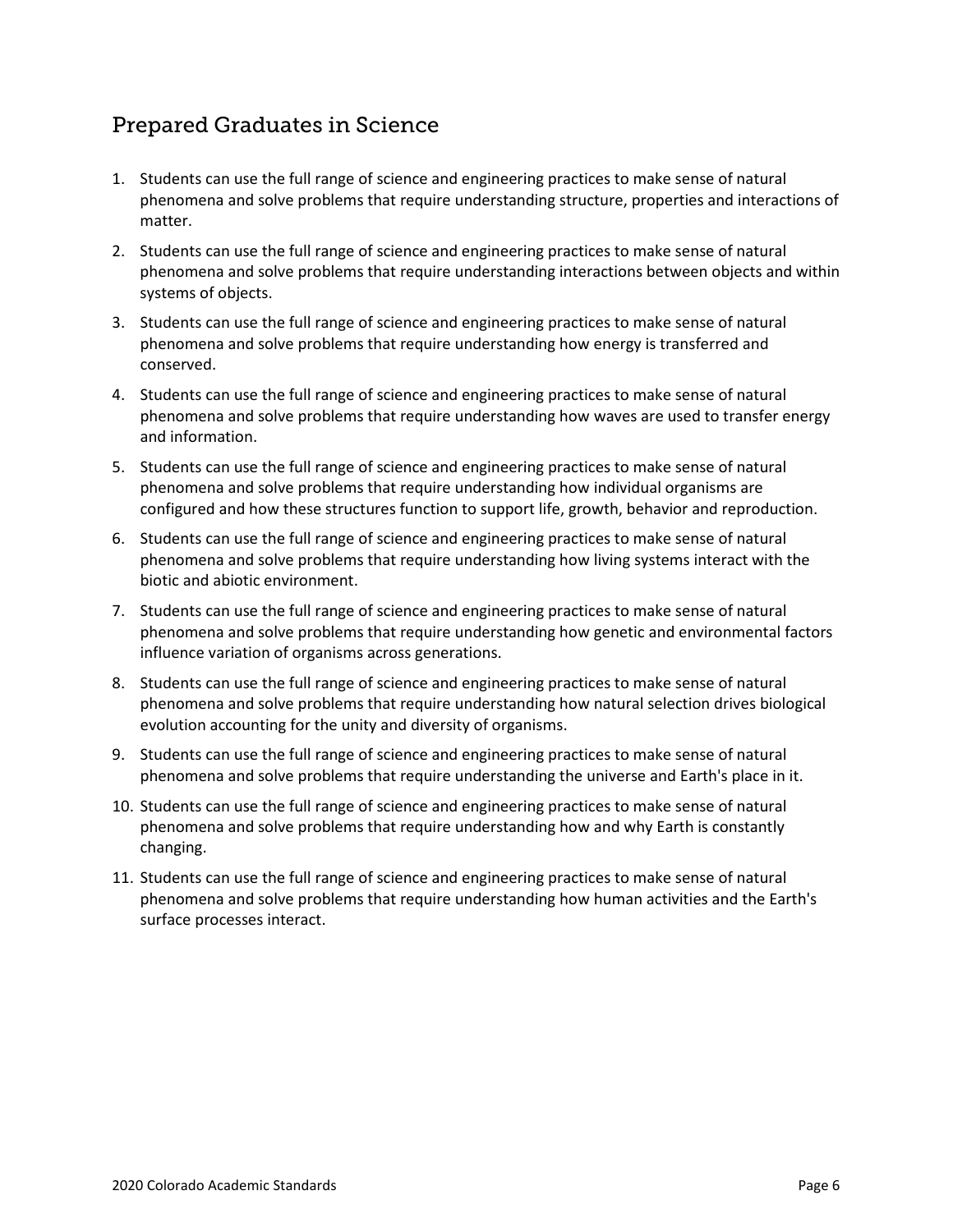# Standards in Science

Standards are the topical organization of an academic content area. The three standards of science, including the disciplinary core ideas, are:

#### **1. Physical Science**

Students know and understand common properties, forms, and changes in matter and energy.

- PS1 Matter and Its Interactions
- PS2 Motion and Stability: Forces and Interactions
- PS3 Energy
- PS4 Waves and Their Applications in Technologies for Information Transfer

#### **2. Life Science**

Students know and understand the characteristics and structure of living things, the processes of life, and how living things interact with each other and their environment.

- LS1 From Molecules to Organisms: Structures and Processes
- LS2 Ecosystems: Interactions, Energy, and Dynamics
- LS3 Heredity: Inheritance and Variation of Traits
- LS4 Biological Evolution: Unity and Diversity

#### **3. Earth and Space Science**

Students know and understand the processes and interactions of Earth's systems and the structure and dynamics of Earth and other objects in space.

ESS1 Earth's Place in the Universe

- ESS2 Earth's Systems
- ESS3 Earth ad Human Activity

#### **Science and Engineering Practices**

- 1. Asking questions (for science) and defining problems (for engineering)
- 2. Developing and using models
- 3. Planning and carrying out investigations
- 4. Analyzing and interpreting data
- 5. Using mathematics and computational thinking
- 6. Constructing explanations (for science) and designing solutions (for engineering)
- 7. Engaging in argument from evidence
- 8. Obtaining, evaluating, and communicating information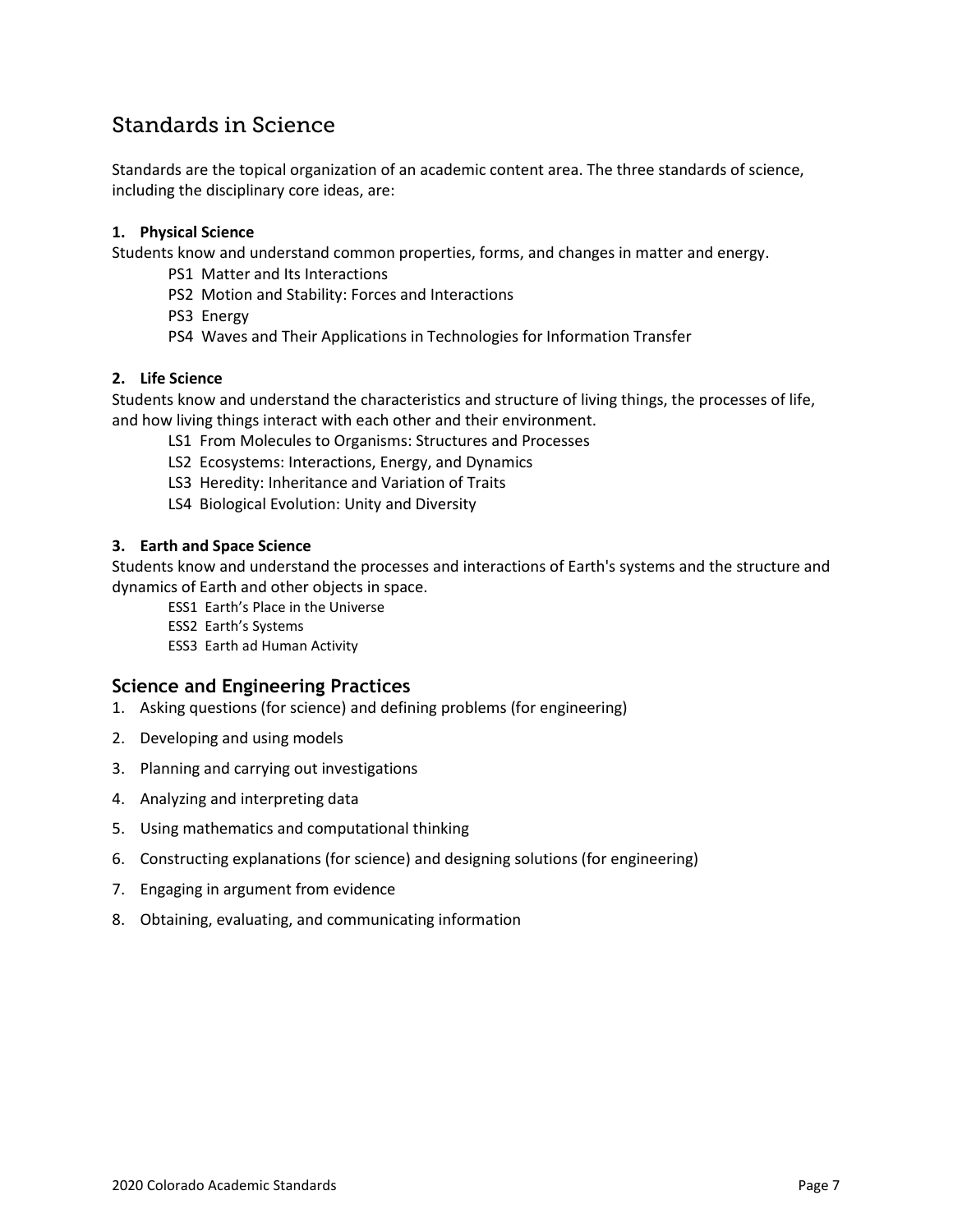### **Cross Cutting Concepts**

- 1. *Patterns.* Observed patterns of forms and events guide organization and classification, and they prompt questions about relationships and the factors that influence them.
- 2. *Cause and effect: Mechanism and explanation*. Events have causes, sometimes simple, sometimes multifaceted. A major activity of science is investigating and explaining causal relationships and the mechanisms by which they are mediated. Such mechanisms can then be tested across given contexts and used to predict and explain events in new contexts.
- 3. *Scale, proportion, and quantity.* In considering phenomena, it is critical to recognize what is relevant at different measures of size, time, and energy and to recognize how changes in scale, proportion, or quantity affect a system's structure or performance.
- 4. *Systems and system models.* Defining the system under study—specifying its boundaries and making explicit a model of that system—provides tools for understanding and testing ideas that are applicable throughout science and engineering.
- 5. *Energy and matter: Flows, cycles, and conservation.* Tracking fluxes of energy and matter into, out of, and within systems helps one understand the systems' possibilities and limitations.
- 6. *Structure and function.* The way in which an object or living thing is shaped and its substructure determine many of its properties and functions.
- 7. *Stability and change.* For natural and built systems alike, conditions of stability and determinants of rates of change or evolution of a system are critical elements of study.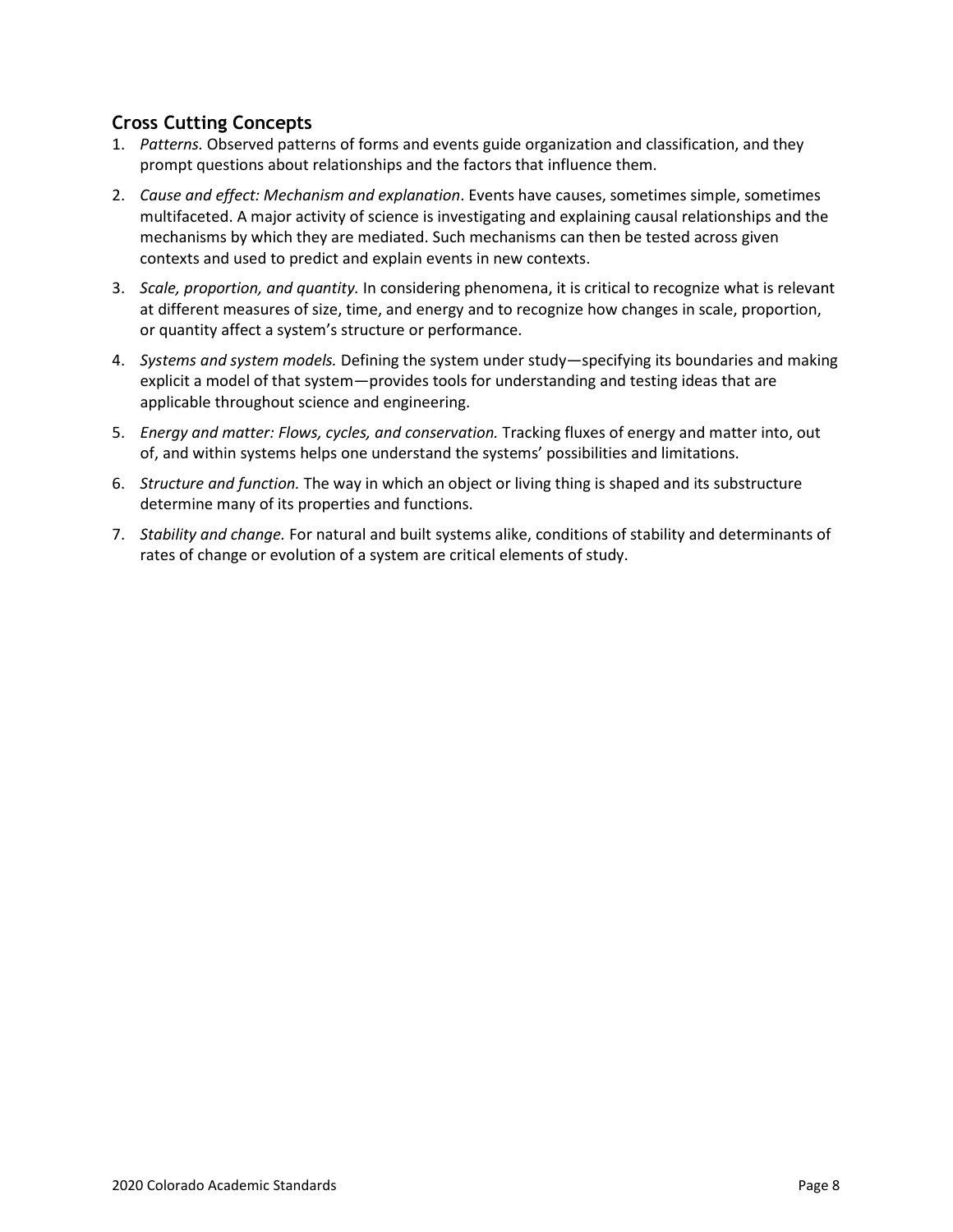# How to Read the Colorado Academic Standards

| <b>CONTENT AREA</b><br>Grade Level, Standard Category                                                                                                                                                                                                                                                                                                                                                                                          | partment of Education:                                                                                                                                                                                                                                                                                                                                                                                                           |
|------------------------------------------------------------------------------------------------------------------------------------------------------------------------------------------------------------------------------------------------------------------------------------------------------------------------------------------------------------------------------------------------------------------------------------------------|----------------------------------------------------------------------------------------------------------------------------------------------------------------------------------------------------------------------------------------------------------------------------------------------------------------------------------------------------------------------------------------------------------------------------------|
| <b>Prepared Graduates:</b><br>The PG Statements represent concepts and skills that all students who complete the Colorado education<br>system must master to ensure their success in postsecondary and workforce settings.<br>Grade Level Expectation:<br>The GLEs are an articulation of the concepts and skills for a grade, grade band, or range that students must<br>master to ensure their progress toward becoming a prepared graduate. |                                                                                                                                                                                                                                                                                                                                                                                                                                  |
| <b>Evidence Outcomes</b>                                                                                                                                                                                                                                                                                                                                                                                                                       | <b>Academic Context and Connections</b>                                                                                                                                                                                                                                                                                                                                                                                          |
| The EOs describe the evidence that demonstrates<br>that a student is meeting the GLE at a mastery<br>level.                                                                                                                                                                                                                                                                                                                                    | The ACCs provide context for interpreting, connecting,<br>and applying the content and skills of the GLE. This<br>includes the Colorado Essential Skills, which are the<br>critical skills needed to prepare students to<br>successfully enter the workforce or educational<br>opportunities beyond high school embedded within<br>statute (C.R.S. 22-7-1005) and identified by the<br>Colorado Workforce Development Committee. |
|                                                                                                                                                                                                                                                                                                                                                                                                                                                | The ACCs contain information unique to each content<br>area. Content-specific elements of the ACCs are<br>described below.                                                                                                                                                                                                                                                                                                       |
|                                                                                                                                                                                                                                                                                                                                                                                                                                                |                                                                                                                                                                                                                                                                                                                                                                                                                                  |
| Grade Level, Standard Category                                                                                                                                                                                                                                                                                                                                                                                                                 | 2020 Colorado Academic Standards<br>GLF Code                                                                                                                                                                                                                                                                                                                                                                                     |

### **Academic Context and Connections in Science:**

- **Colorado Essential Skills and Science and Engineering Practices:** These statements describe how the learning of the content and skills described by the GLE and EOs connects to and supports the development of the *[Colorado Essential Skills](https://www.cde.state.co.us/standardsandinstruction/essentialskills)* named in the parentheses. The science and engineering practices are things that scientists employ as they investigate and build models and theories about the world. These terms are used to emphasize that engaging in scientific investigation requires not only skill but also knowledge that is specific to each practice.
- **Elaboration on the GLE:** This section provides greater context for the GLE through a description of the understanding about the core ideas that should be developed by students.
- **Cross Cutting Concepts:** The crosscutting concepts have application across all domains of science. As such, they provide one way of linking across the domains through core ideas.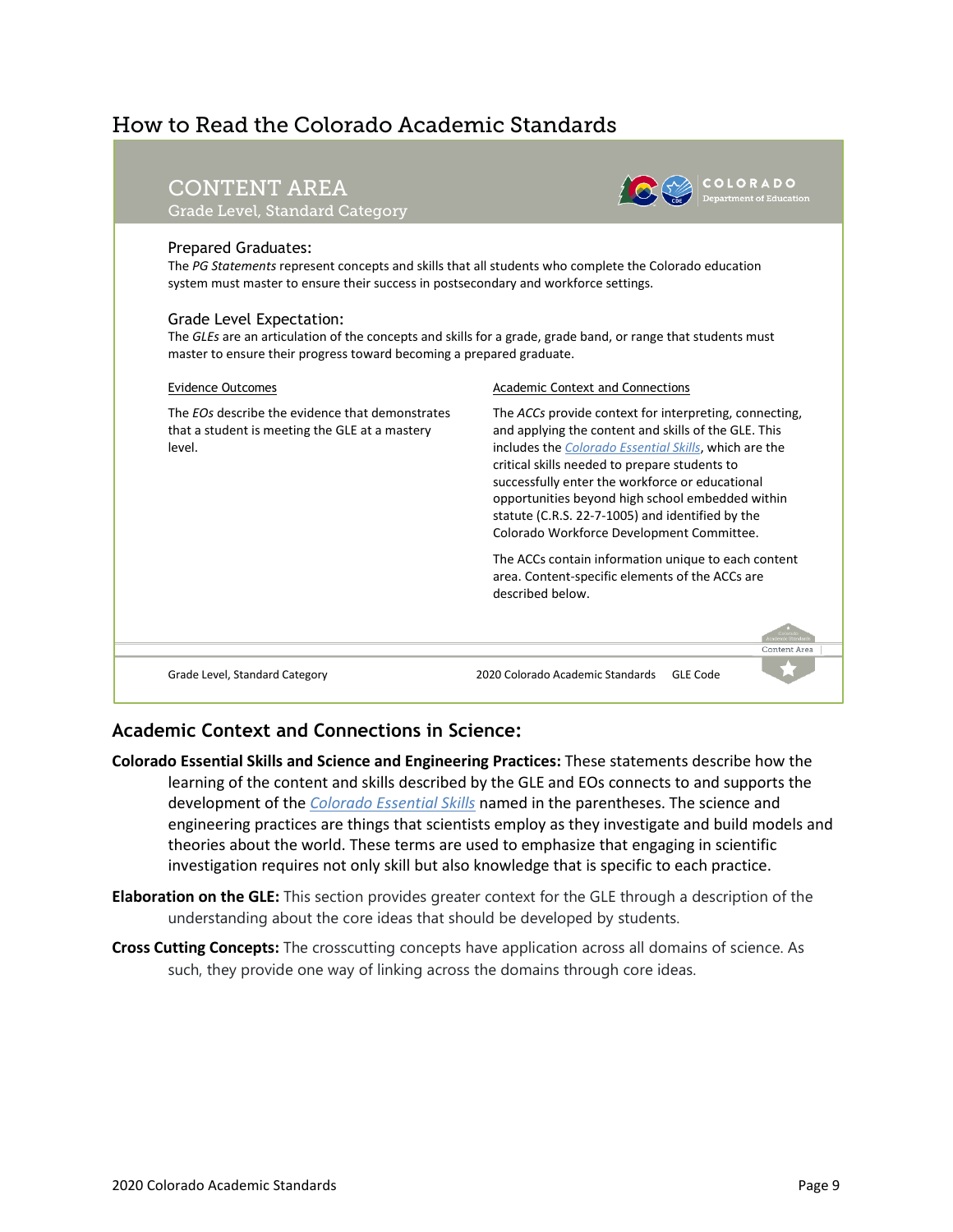

1. Students can use the full range of science and engineering practices to make sense of natural phenomena and solve problems that require understanding structure, properties and interactions of matter.

# Preschool Learning and Development Expectation:

1. Recognize that physical properties of objects and/or materials help us understand the world.

### Indicators of Progress

*By the end of the preschool experience (approximately 60 months/5 years old), students may:*

- a. Use senses to explore the properties of objects and materials (e.g., solids, liquids).
- b. Make simple observations, predictions, explanations, and generalizations based on real-life experiences.
- c. Collect, describe, predict and record information using words, drawings, maps, graphs and charts.
- d. Observe, describe, and discuss living things and natural processes.

### Examples of High-Quality Teaching and Learning Experiences

#### *Supportive Teaching Practices/Adults May:*

- 1. Provide a variety of materials and objects (i.e., solids and liquids) to encourage children to observe, manipulate, sort, and describe physical properties (e.g., size, shape, color, texture, weight) using their five senses as well as simple tools (e.g., magnifiers, balance scales, funnels).
- 2. Provide opportunities for children to explore changes in matter (e.g., solids and liquids) when adding heat or cold, when mixing ingredients during cooking, when adding items to liquid (e.g., oil, pebbles).
- 3. Provide each child with materials for experiments.
- 4. Display child observations, predictions and projects.

#### *Examples of Learning/Children May:*

- 1. Investigate changes in liquids and solids when substances are heated, cooled, combined etc.
- 2. Predict outcomes when altering materials (liquids and solids) and record using journals, charts, graphs, technology or drawings.
- 3. Participate in experiments, ask how and why questions.
- 4. Draw connections between classroom experiments/investigation and real world experiences (e.g., "The water turned to ice like the lake next to my house because it was cold").



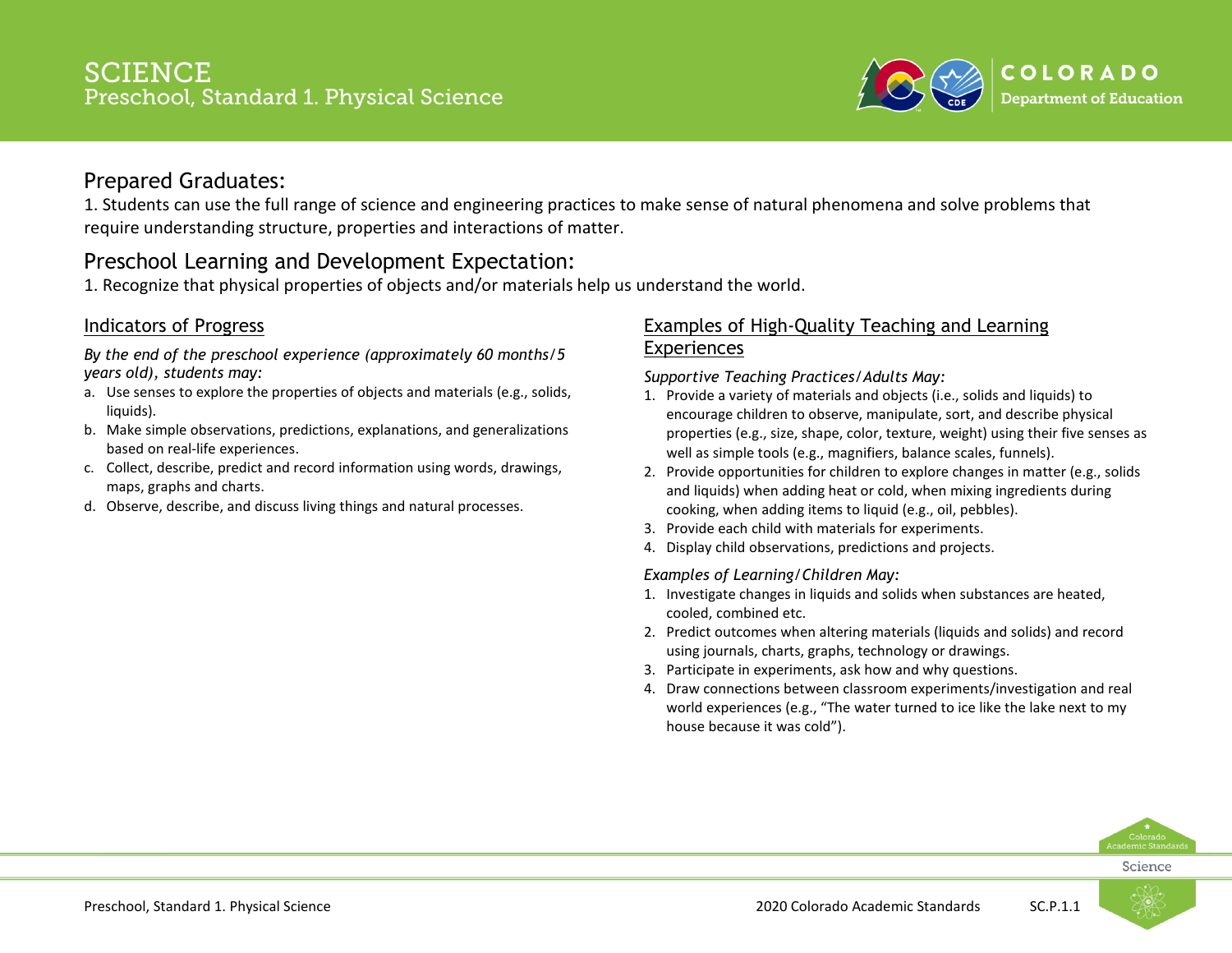

1. Students can use the full range of science and engineering practices to make sense of natural phenomena and solve problems that require understanding structure, properties and interactions of matter.

# Preschool Learning and Development Expectation:

2. Recognize there are cause - and - effect relationships related to matter and energy.

### Indicators of Progress

*By the end of the preschool experience (approximately 60 months/5 years old), students may:*

- a. Recognize and investigate cause and effect relationships in everyday experiences (pushing, pulling, kicking, rolling or blowing objects).
- b. Notice change in matter.
- c. Observe, describe and discuss properties of materials and transformation of substances.
- d. Seek answers to questions and test predictions using simple experiments.

### Examples of High-Quality Teaching and Learning Experiences

*Supportive Teaching Practices/Adults May:*

- 1. Provide opportunities for children to explore motion (e.g., fans and scarves, ramps and toy cars).
- 2. Provide opportunities for children to investigate energy (e.g., heat, light, sound; investigate shadows, sort musical instruments and discuss different sounds made by particular movements; explore transparent properties on a light table).
- 3. Provide opportunities for children to record observations in the changes of matter (e.g., ice melting at the sensory table).
- 4. Facilitate inquiry by asking how and why questions to encourage children to make predictions and chart results.

#### *Examples of Learning/Children May:*

- 1. Discover the higher the incline in a ramp (in block area) makes the car go farther.
- 2. Explain that some magnets pull away and some come together.
- 3. Identify when a change in matter occurs (ice melting, icicles forming, etc.).
- 4. Identify how and why things move (e.g., using a balance, pushing structures over, how fast different objects move).
- 5. Ask questions related to why things happen.



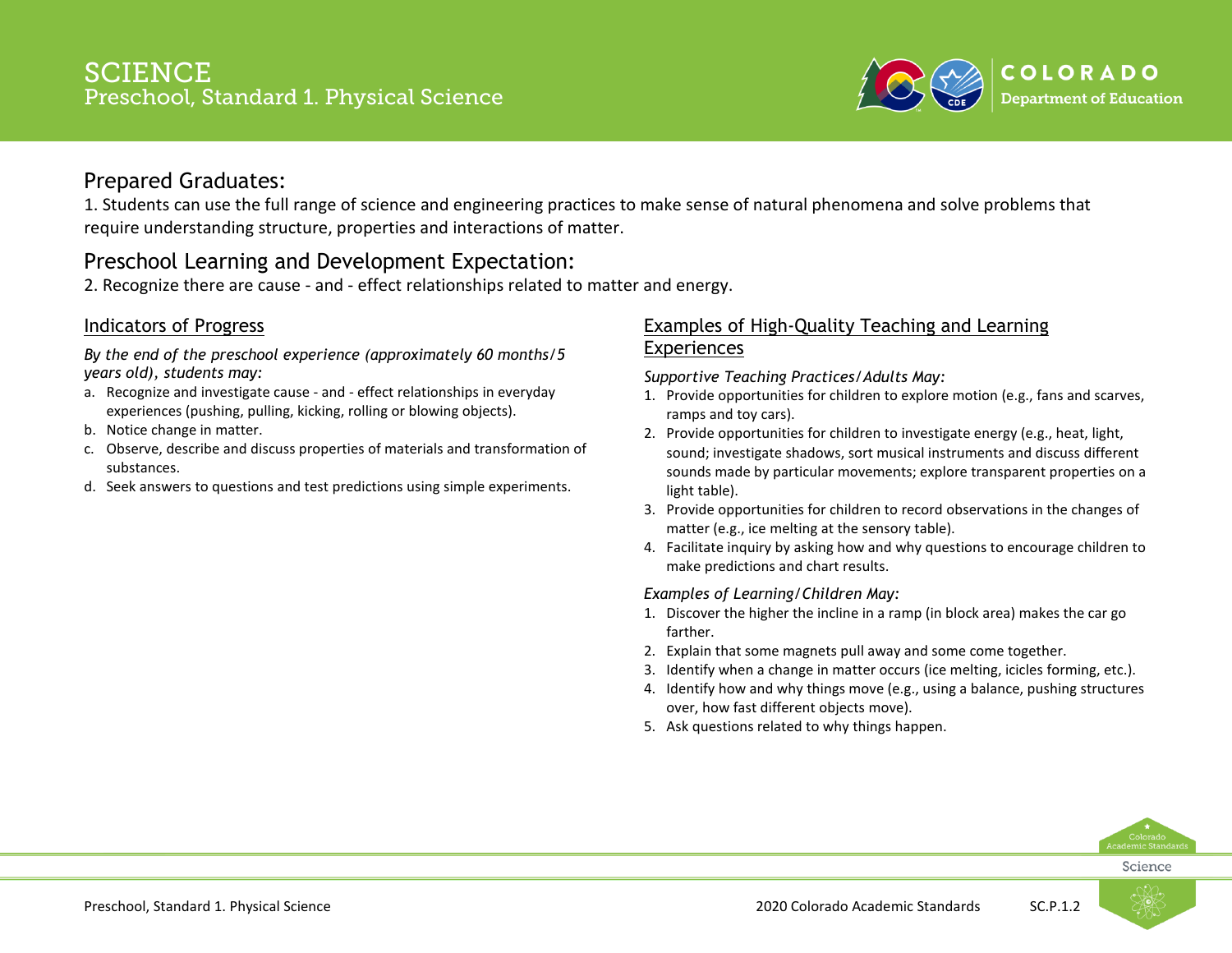

5. Students can use the full range of science and engineering practices to make sense of natural phenomena and solve problems that require understanding how individual organisms are configured and how these structures function to support life, growth, behavior and reproduction.

# Preschool Learning and Development Expectation:

1. Recognize that living things have unique characteristics and basic needs that can be observed and studied.

### Indicators of Progress

*By the end of the preschool experience (approximately 60 months/5 years old), students may:*

- a. Observe, describe and discuss living things.
- b. Observe similarities and differences in the needs of living things.
- c. Observe and describe how natural habitats provide for the basic needs of plants and animals with respect to shelter, food, water, air and light.
- d. Ask and pursue questions through simple investigations and observations of living things.
- e. Collect, describe, and record information about living things through discussion, drawings, graphs, technology and charts.
- f. Identify differences between living and nonliving things.

### Examples of High-Quality Teaching and Learning **Experiences**

*Supportive Teaching Practices/Adults May:*

- 1. Provide opportunities for children to engage with live animals and plants along with toy/stuffed animals and plans and photographs/pictures throughout the classroom.
- 2. Read books about living and nonliving things, inquire about how we know if something is living or not.
- 3. Display worm farms, bird feeders, caterpillar/butterfly habitat, fish tank for observation.
- 4. Watching the fish, observe and discuss the movement of the gills, explaining this is how fish breathe under water.
- 5. Provide opportunities for children to use different materials (technology, journals, drawings, etc.) to observe living things.

#### *Examples of Learning/Children May:*

- 1. Match photographs of different habitats to the things that occupy them (i.e., worms live in the ground; fish live in water).
- 2. Sequence a series of photographs/pictures of a plant's growth.
- 3. Sequence a series of photographs/pictures of the life cycle of a butterfly from caterpillar to chrysalis/cocoon to butterfly.
- 4. Document the life cycle of living thing.
- 5. Recognize that living things require water, air, food.

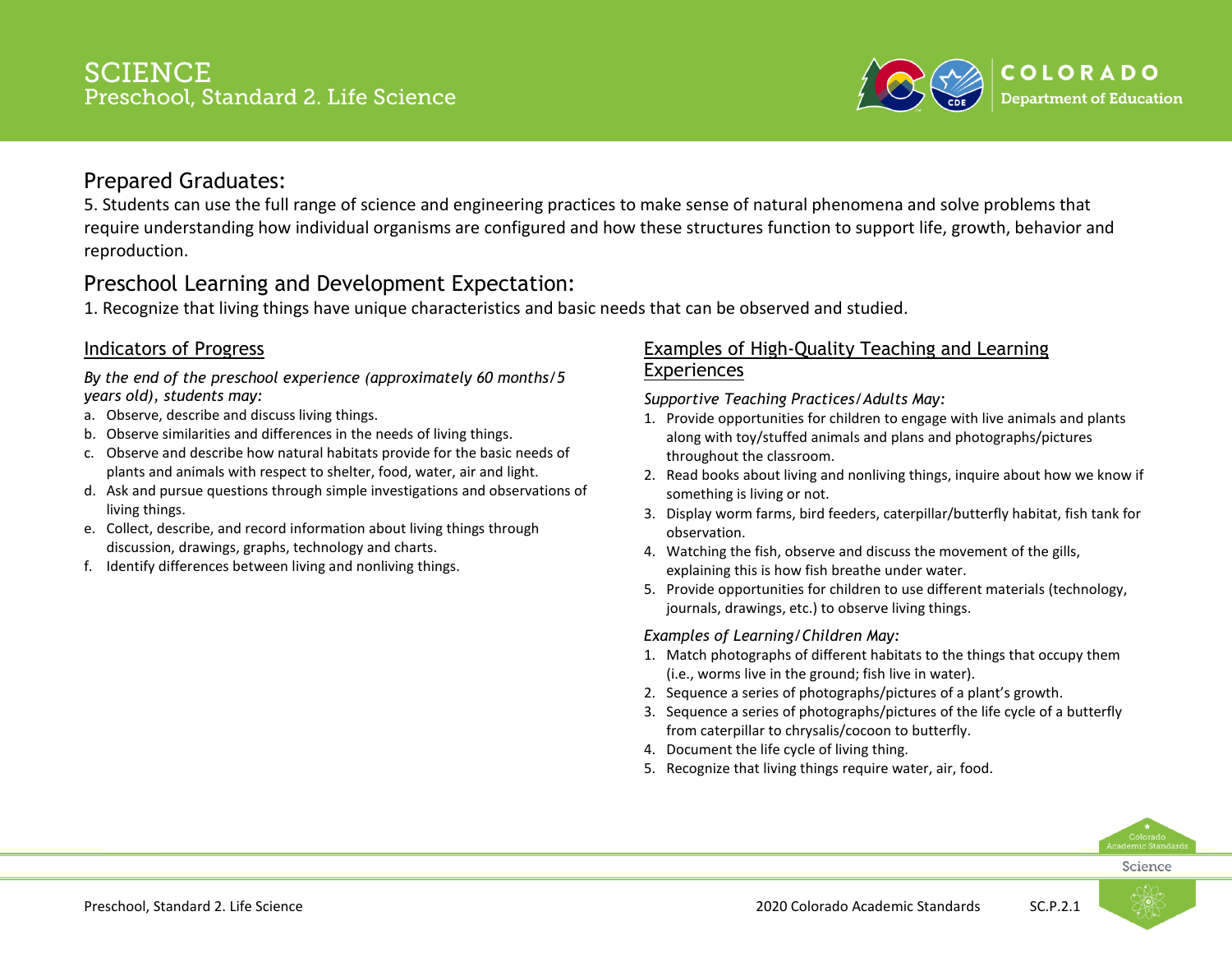

6. Students can use the full range of science and engineering practices to make sense of natural phenomena and solve problems that require understanding how living systems interact with the biotic and abiotic environment.

# Preschool Learning and Development Expectation:

2. Recognize that living things develop in predictable patterns.

### Indicators of Progress

*By the end of the preschool experience (approximately 60 months/5 years old), students may:*

- a. Identify the common needs such as food, air and water of familiar living things.
- b. Predict, explain and infer patterns based on observations and representations of living things, their needs and life cycles.
- c. Observe and document changes in living things over time using different modalities such as drawing, dramatization, describing or using technology.
- d. Recognize that plants and animals grow and change.

### Examples of High-Quality Teaching and Learning Experiences

*Supportive Teaching Practices/Adults May:*

- 1. Provide opportunities for observation and investigation of the characteristics of animals and plants over time.
- 2. Take nature walks.
- 3. Encourage children to identify similarities and differences between living things and document what each need to survive.
- 4. Provide opportunities for children to explore available outdoor habitats.
- 5. Provide opportunities for children to help feed the classroom pet, water the plants, etc.

#### *Examples of Learning/Children May:*

- 1. Identify and describe through a variety of modalities the changes in living things overtime (e.g., bears hibernate when it is cold outside).
- 2. Investigate living things by caring for animals and plants in the classroom.
- 3. Document the human life cycle babies grow into children, children grow to adults, adults get older.



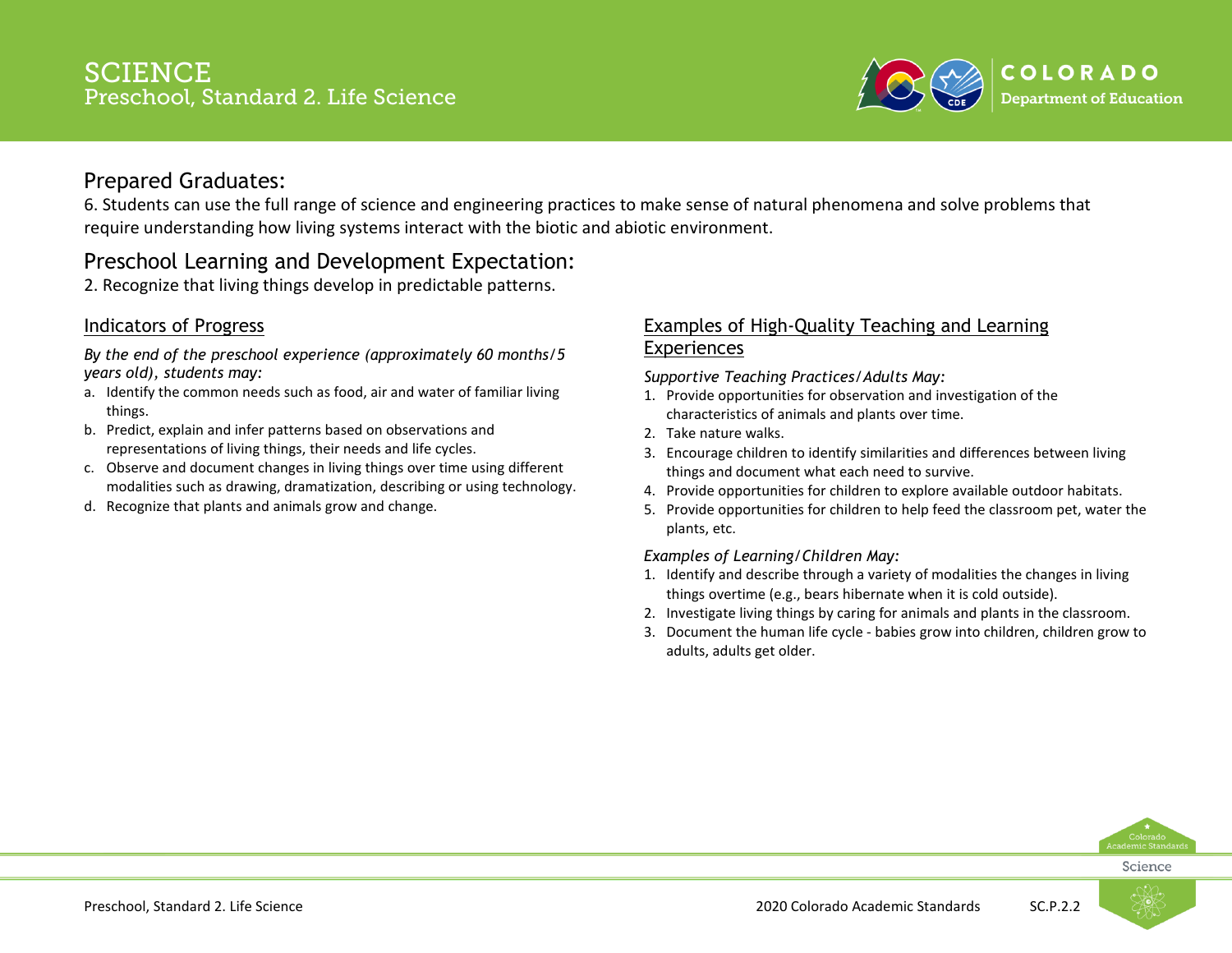

11. Students can use the full range of science and engineering practices to make sense of natural phenomena and solve problems that require understanding how human activities and the Earth's surface processes interact.

# Preschool Learning and Development Expectation:

1. The acquisition of concepts and facts related to the Earth materials and their uses.

### Indicators of Progress

*By the end of the preschool experience (approximately 60 months/5 years old), students may:*

- a. Use senses and tools, including technology, to investigate materials, and observe processes and relationships to gather information and explore the environment.
- b. Inquire about the natural and physical environment.
- c. Observe and discuss common properties, differences and comparisons among objects.
- d. Participate in simple investigations to form hypothesis, gather observations, draw conclusions.
- e. Record observations using words, drawings, maps, graphs and charts.

### Examples of High-Quality Teaching and Learning Experiences

*Supportive Teaching Practices/Adults May:*

- 1. Engage children in exploring natural objects such as small rocks, soil, leaves, sand and other objects.
- 2. Provide soil and containers for planting.
- 3. Display rocks, stones and pebbles of different shapes and colors for sorting.
- 4. Ask questions and make comments that lead children to observe closely and think about how they could find out more.
- 5. Encourage children to compare and contrast types of earth materials.
- 6. Encourage children to ask question and seek answers through active exploration
- 7. Provide a variety of materials for children to document observations (e.g., tablets, computers, notebooks, poster paper).

#### *Examples of Learning/Children May:*

- 1. Ask and pursue questions through simple investigations and observations of natural objects.
- 2. Explore rocks, soil and sand using a magnifier.
- 3. Use sense and simple tools to explore earth materials.
- 4. Discuss evidence from investigations and observations.



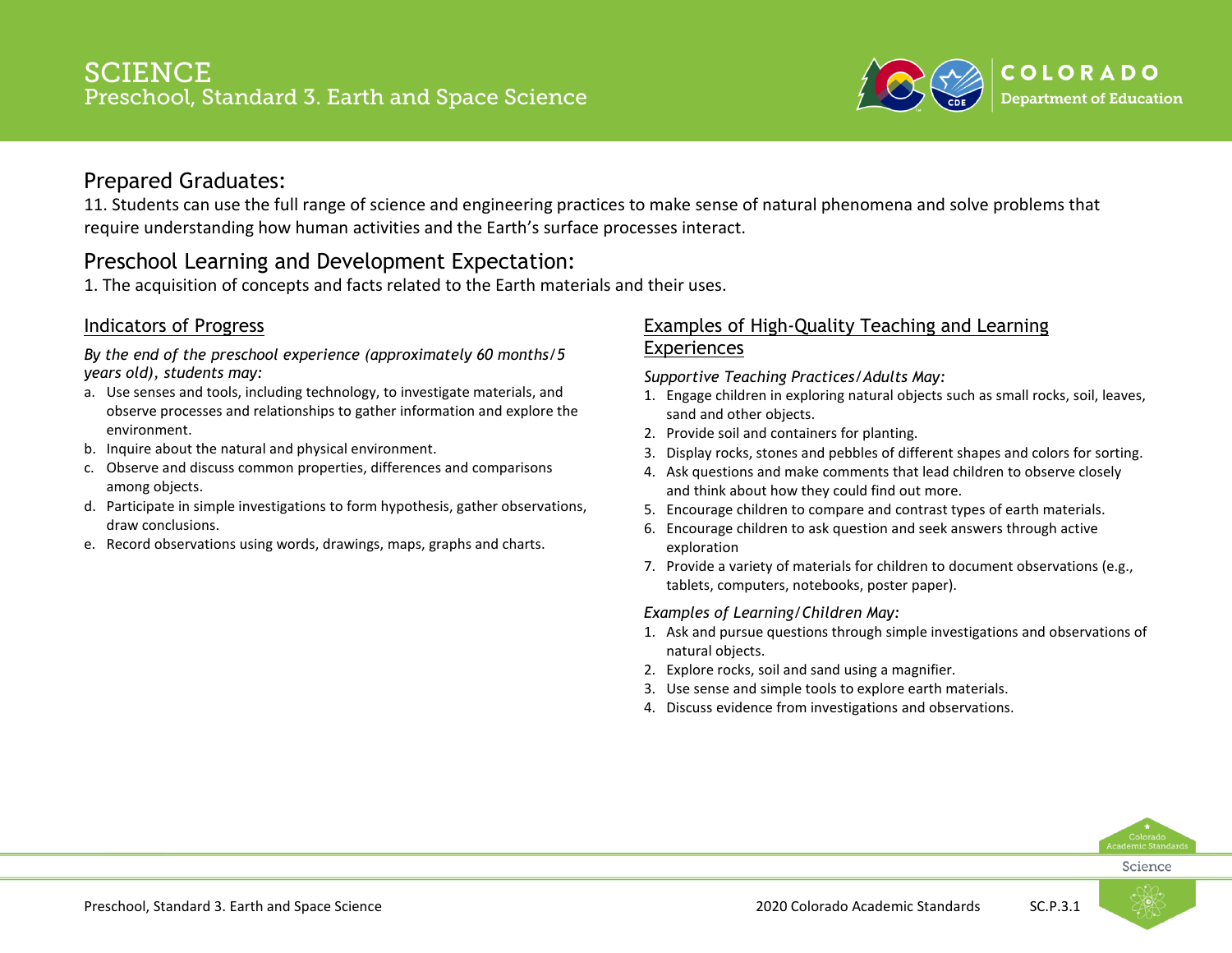

9. Students can use the full range of science and engineering practices to make sense of natural phenomena and solve problems that require understanding the universe and Earth's place in it.

# Preschool Learning and Development Expectation:

2. The acquisition of concepts and facts related to the natural and physical world and the understanding of naturally occurring relationships.

### Indicators of Progress

*By the end of the preschool experience (approximately 60 months/5 years old), students may:*

- a. Predict, explain and infer patterns based on observations and evidence.
- b. Articulate findings through a variety of modalities (e.g., drawings, words, dramatizations).
- c. Recognizes familiar elements of the natural world and demonstrates an understanding that these may change over time (e.g., sun and moon, weather).
- d. Observe and describe patterns observed over the course of a number of days and nights (e.g., differences in the activities or appearance of plants and animals).

### Examples of High-Quality Teaching and Learning Experiences

*Supportive Teaching Practices/Adults May:*

- 1. Take nature walks to observe weather conditions.
- 2. Talk about weather conditions daily.
- 3. Provide opportunities to sort pictures of activities, clothing and toys according to the types of weather and seasons they correspond to (e.g., sled with snow, sunglasses in summer).
- 4. Talk about things that can be found in the day or night sky (e.g., sun, moon, clouds, stars).

#### *Examples of Learning/Children May:*

- 1. Match types of clothing or activities to seasonal weather conditions (e.g., we use an umbrella when it is raining; we wear boots when it snows; we wear hats and gloves when it is cold outside).
- 2. Discuss current weather events that affect the community.
- 3. Observe and describe different types of clouds and moon phases.
- 4. Describe differences in weather patterns and day vs. night via drawing, dramatization or words.



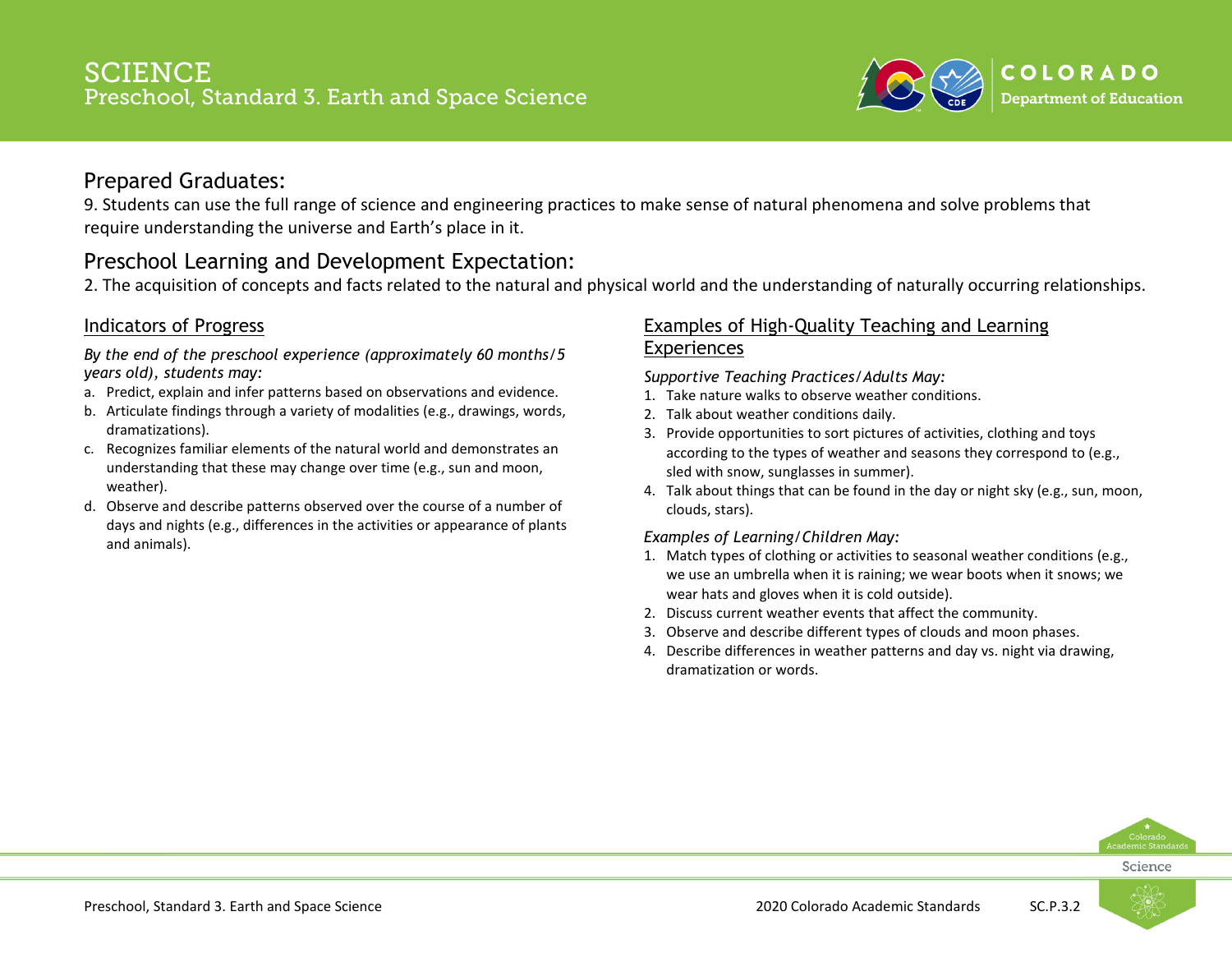

2. Students can use the full range of science and engineering practices to make sense of natural phenomena and solve problems that require understanding interactions between objects and within systems of objects.

# Grade Level Expectation:

1. Pushes and pulls can have different strengths and directions, and can change the speed or direction of an object's motion or start or stop it.

### Evidence Outcomes

#### *Students Can:*

- a. Plan and conduct an investigation to compare the effects of different strengths or different directions of pushes and pulls on the motion of an object. (K-PS2-1) *(Clarification Statement: Examples of pushes or pulls could include a string attached to an object being pulled, a person pushing an object, a person stopping a rolling ball and two objects colliding and pushing on each other.) (Boundary: Limited to different relative strengths or different directions, but not both at the same time. Does not include noncontact pushes or pulls such as those produced by magnets.)*
- b. Analyze data to determine if a design solution works as intended to change the speed or direction of an object with a push or a pull. (K-PS2-2) *(Clarification Statement: Examples of problems requiring a solution could include having a marble or other object move a certain distance, follow a particular path and knock down other objects. Examples of solutions could include tools such as a ramp to increase the speed of the object and a structure that would cause an object such as a marble or ball to turn.) (Boundary: Does not include friction as a mechanism for change in speed.)*

### Academic Context and Connections

#### *Colorado Essential Skills and Science and Engineering Practices:*

- 1. With guidance, plan and conduct an investigation in collaboration with peers (Planning and Carrying Out Investigations) (Personal: Initiative/Selfdirection).
- 2. Analyze data from tests of an object or tool to determine if it works as intended (Analyzing and Interpreting data) (Entrepreneurial: Critical thinking/Problem solving).
- 3. Connections to Nature of Science: Scientists use different ways to study the world.

#### *Elaboration on the GLE:*

- 1. Students can answer the question: How can one predict an object's continued motion, changes in motion or stability?
- 2. PS2:A Forces and Motion: Pushes and pulls can have different strengths and directions. Pushing or pulling on an object can change the speed or direction of its motion and can start or stop it.
- 3. PS2:B Types of Interactions: When objects touch or collide, they push on one another and can change motion.
- 4. PS3:C Relationship Between Energy and Forces: A bigger push or pull makes things speed up or slow down more quickly.

#### *Cross Cutting Concepts:*

1. Cause and Effect: Simple tests can be designed to gather evidence to support or refute student ideas about causes.



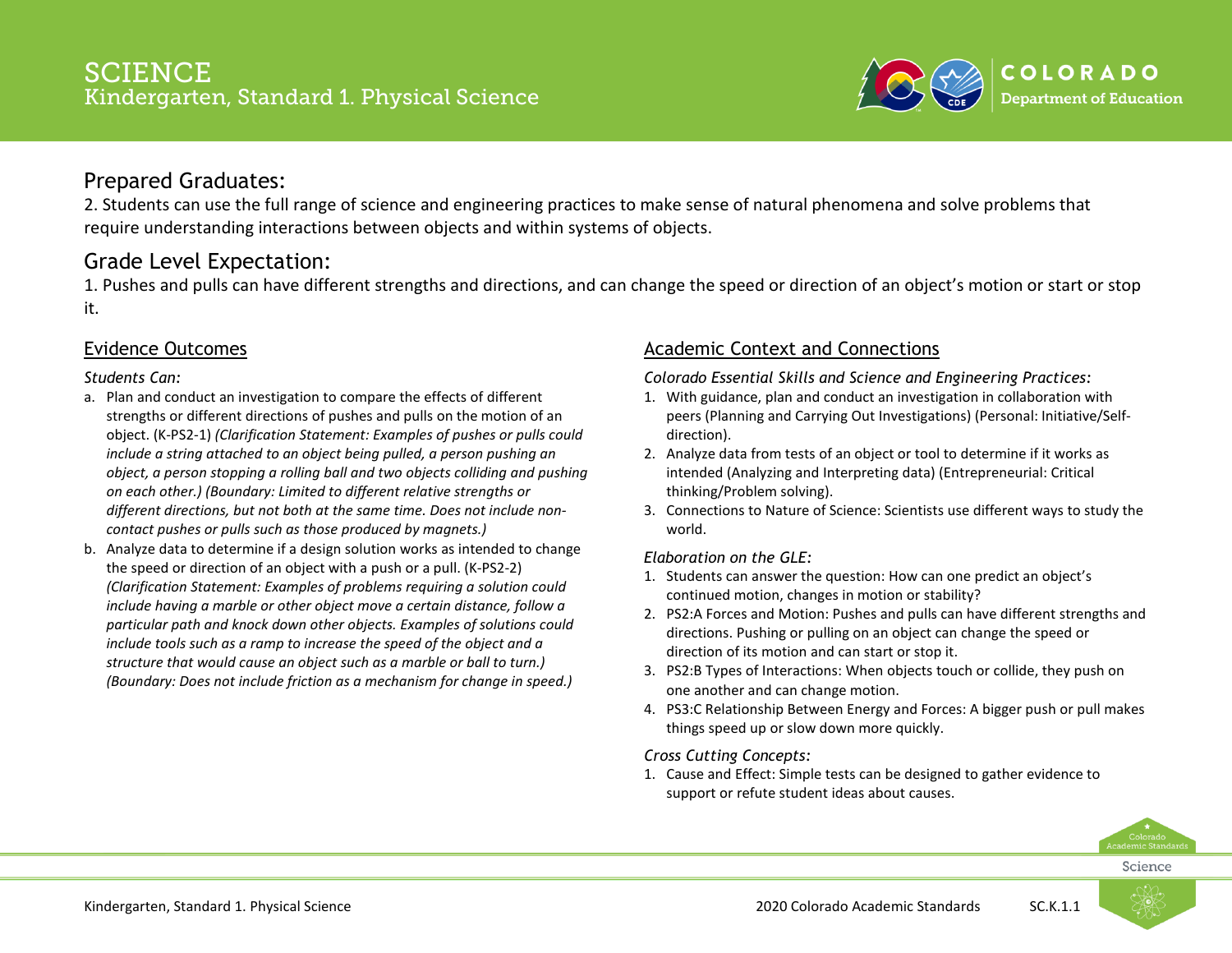

3. Students can use the full range of science and engineering practices to make sense of natural phenomena and solve problems that require understanding how energy is transferred and conserved.

# Grade Level Expectation:

2. Sunlight affects the Earth's surface.

### Evidence Outcomes

*Students Can:*

- a. Make observations to determine the effect of sunlight on Earth's surface. (K-PS3-1) *(Clarification Statement: Examples of Earth's surface could include sand, soil, rocks and water) (Boundary: Temperature is limited to relative measures such as warmer/cooler.)*
- b. Use tools and materials to design and build a structure that will reduce the warming effect of sunlight on an area. (K-PS3- 2) *(Clarification Statement: Examples of structures could include umbrellas, canopies and tents that minimize the warming effect of the sun.)*

### Academic Context and Connections

*Colorado Essential Skills and Science and Engineering Practices:*

- 1. Make observations (firsthand or from media) to collect data that can be used to make comparisons. (Planning and Carrying Out Investigations) (Personal: Personal responsibility)
- 2. Use tools and materials provided to design and build a device that solves a specific problem or a solution to a specific problem. (Constructing Explanations and Designing Solutions) (Civic/Interpersonal: Civic engagement)
- 3. Connections to Nature of Science: Scientists use different ways to study the world.

#### *Elaboration on the GLE:*

- 1. Students can answer the question: What is meant by conservation of energy? How is energy transferred between objects or systems?
- 2. PS3:B Conservation of Energy and Energy Transfer: Sunlight warms Earth's surface.

#### *Cross Cutting Concepts:*

1. Cause and Effect: Events have causes that generate observable patterns.



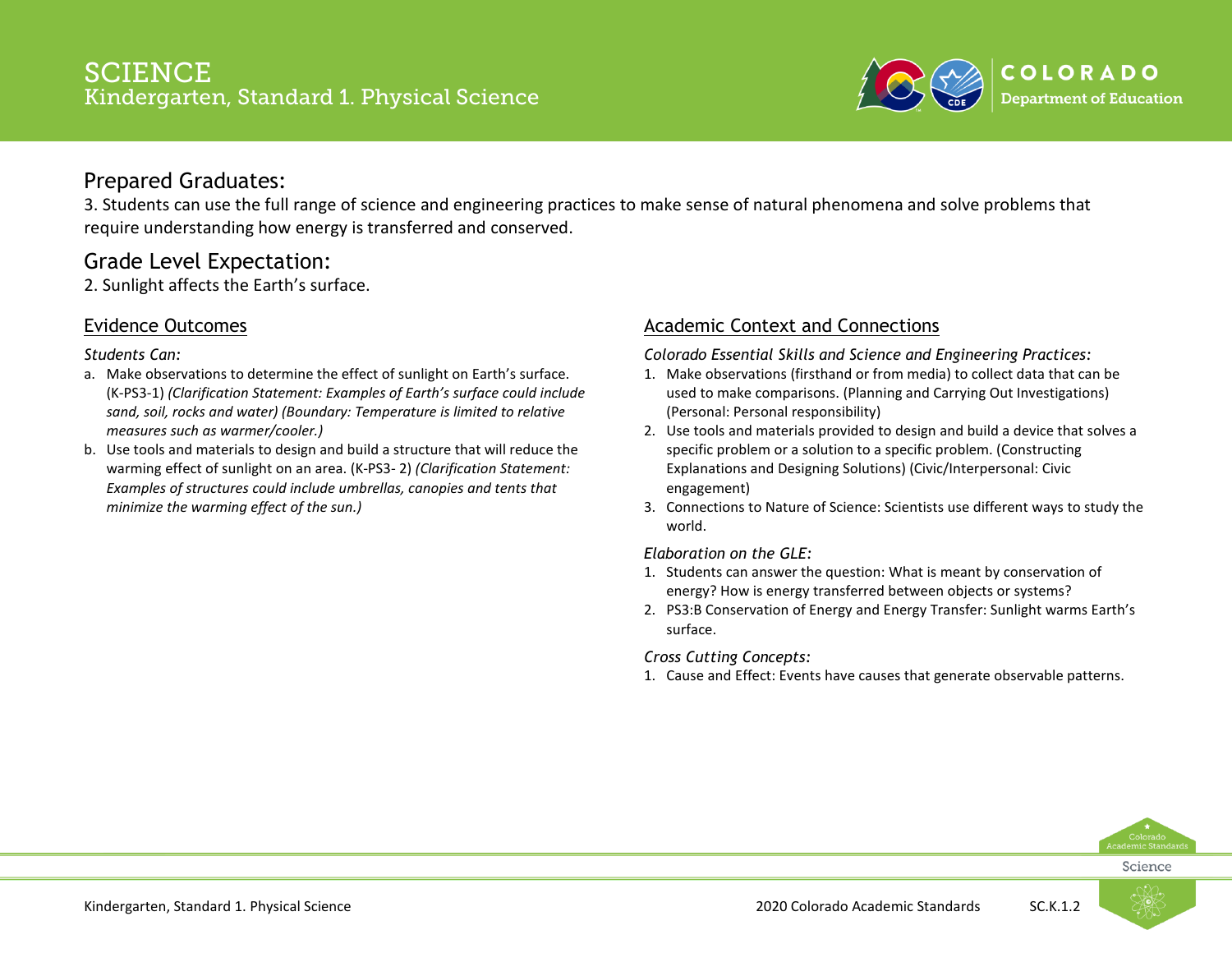

5. Students can use the full range of science and engineering practices to make sense of natural phenomena and solve problems that require understanding how individual organisms are configured and how these structures function to support life, growth, behavior and reproduction.

# Grade Level Expectation:

1. To live and grow, animals obtain food they need from plants or other animals, and plants need water and light.

### Evidence Outcomes

#### *Students Can:*

a. Use observations to describe patterns of what plants and animals (including humans) need to survive. (K-LS1-1) *(Clarification Statement: Examples of patterns could include that animals need to take in food but plants do not; the different kinds of food needed by different types of animals; the requirement of plants to have light; and that all living things need water.)*

### Academic Context and Connections

#### *Colorado Essential Skills and Science and Engineering Practices:*

- 1. Use observations (firsthand or from media) to describe patterns in the natural world in order to answer scientific questions. (Analyzing and Interpreting data) (Entrepreneurial: Critical thinking/Problem solving)
- 2. Connections to Nature of Science: Scientists look for patterns and order when making observations about the world

#### *Elaboration on the GLE:*

- 1. Students can answer the question: How do the structures of organisms enable life's functions?
- 2. LS1:C Organization for Matter and Energy Flow in Organisms: All animals need food in order to live and grow. They obtain their food from plants or from other animals. Plants need water and light to live and grow.

#### *Cross Cutting Concepts:*

1. Patterns: Patterns in the natural and human designed world can be observed and used as evidence.



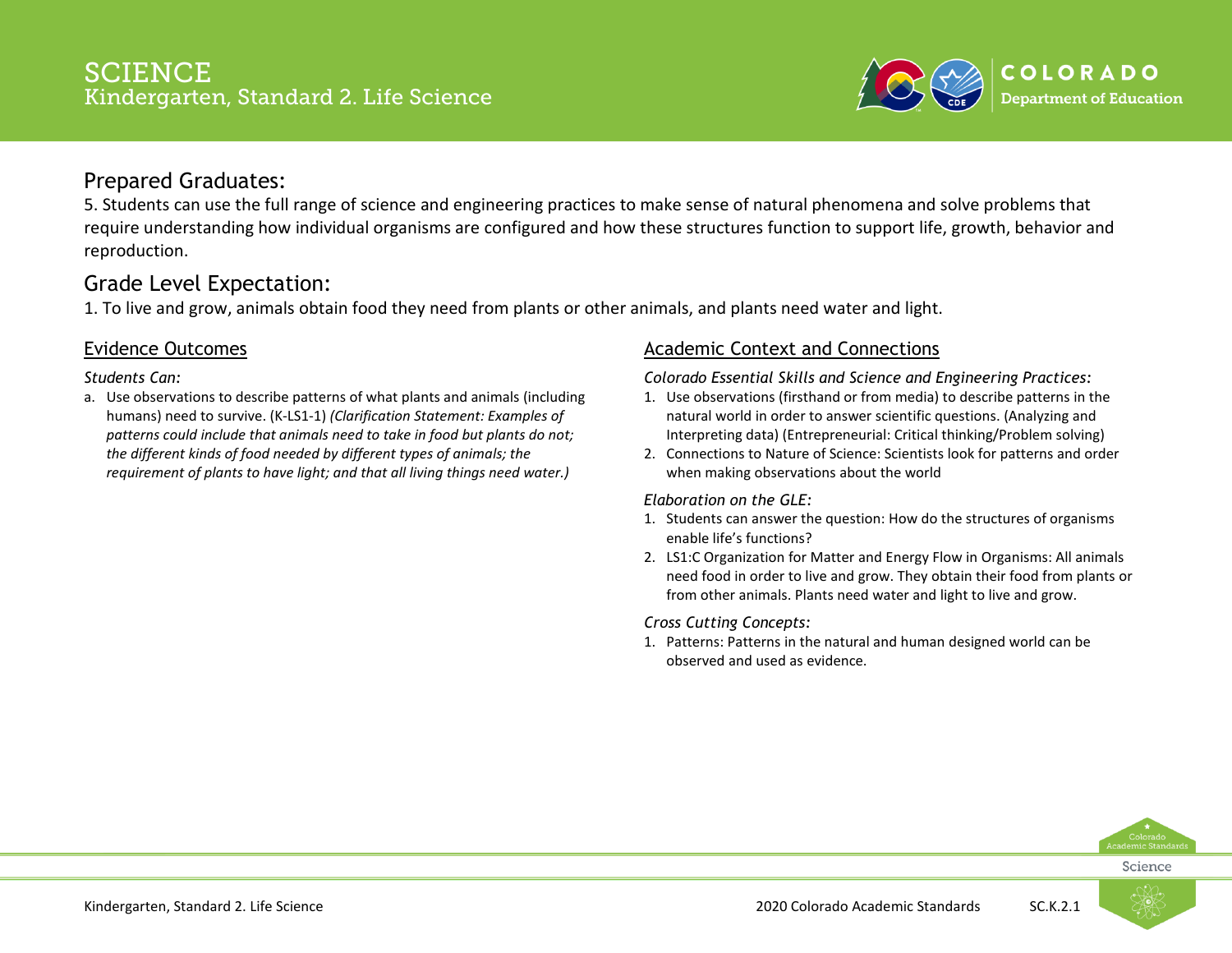

10. Students can use the full range of science and engineering practices to make sense of natural phenomena and solve problems that require understanding how and why Earth is constantly changing.

# Grade Level Expectation:

1. Patterns are observed when measuring the local weather, including how humans and other organisms impact their environment.

### Evidence Outcomes

#### *Students Can:*

- a. Use and share observations of local weather conditions to describe patterns over time. (K-ESS2-1) *(Clarification Statement: Examples of qualitative observations could include descriptions of the weather [such as sunny, cloudy, rainy, and warm]; examples of quantitative observations could include numbers of sunny, windy, and rainy days in a month. Examples of patterns could include that it is usually cooler in the morning than in the afternoon and the number of sunny days versus cloudy days in different months.) (Boundary: Quantitative observations limited to whole numbers and relative measures such as warmer/cooler.)*
- b. Construct an argument supported by evidence for how plants and animals (including humans) can change the environment to meet their needs. (K-ESS2-2) *(Clarification Statement: Examples of plants and animals changing their environment could include a squirrel digs in the ground to hide its food and tree roots can break concrete.)*

### Academic Context and Connections

#### *Colorado Essential Skills and Science and Engineering Practices:*

- 1. Use observations (firsthand or from media) to describe patterns in the natural world in order to answer scientific questions. (Analyzing and Interpreting data) (Entrepreneurial: Critical thinking/Problem solving).
- 2. Construct an argument with evidence to support a claim. (Engaging in Argument from Evidence) (Personal: Personal responsibility).
- 3. Connections to Nature of Science: Scientists look for patterns and order when making observations about the world

#### *Elaboration on the GLE:*

- 1. Students can answer the question: What regulates weather and climate?
- 2. ESS2:D Weather and Climate: Weather is the combination of sunlight, wind, snow or rain, and temperature in a particular region at a particular time. People measure these conditions to describe and record the weather and to notice patterns over time.
- 3. ESS2:E Biogeology: Plants and animals can change their environment.
- 4. ESS3:C Human Impacts on Earth Systems: Things that people do to live comfortably can affect the world around them. But they can make choices that reduce their impacts on the land, water, air and other living things

#### *Cross Cutting Concepts:*

- 1. Pattern: Patterns in the natural world can be observed, used to describe phenomena and used as evidence.
- 2. Systems and System Models: Systems in the natural and designed world have parts that work together.



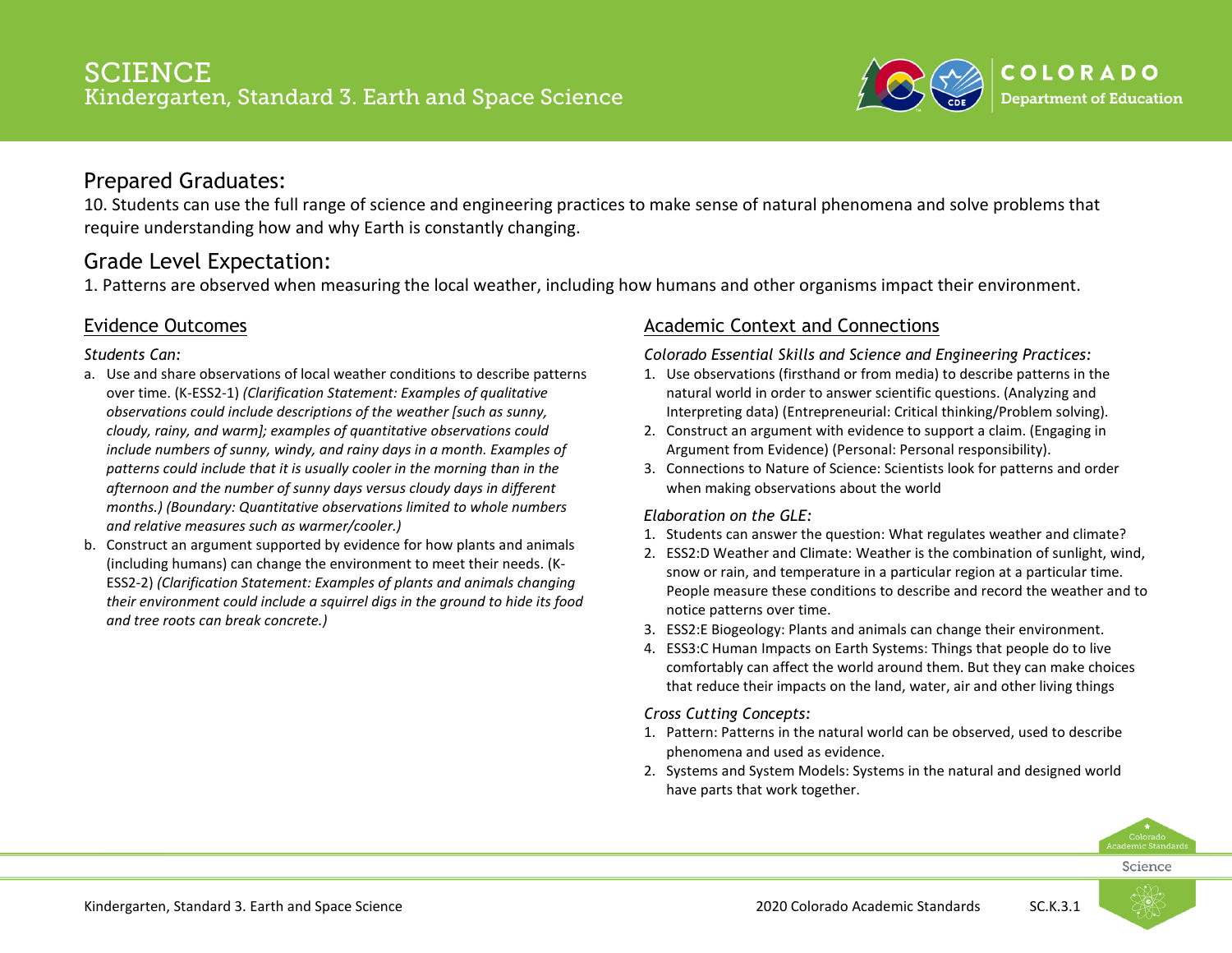

11. Students can use the full range of science and engineering practices to make sense of natural phenomena and solve problems that require understanding how human activities and the Earth's surface processes interact.

### Grade Level Expectation:

2. Plants and animals meet their needs in their habitats and impact one another; people can prepare for severe weather.

### Evidence Outcomes

*Students Can:*

- a. Use a model to represent the relationship between the needs of different plants or animals (including humans) and the places they live. (K-ESS3-1) *(Clarification Statement: Examples of relationships could include that deer eat buds and leaves, therefore, they usually live in forested areas; and grasses need sunlight so they often grow in meadows. Plants, animals, and their surroundings make up a system.)*
- b. Ask questions to obtain information about the purpose of weather forecasting to prepare for, and respond to, severe weather. (K-ESS3-2) *(Clarification Statement: Emphasis is on local forms of severe weather.)*
- c. Communicate solutions that will reduce the impact of humans on the land, water, air and/or other living things in the local environment. (K-ESS3-3) *(Clarification Statement: Examples of human impact on the land could include cutting trees to produce paper and using resources to produce bottles. Examples of solutions could include reusing paper and recycling cans and bottles.)*

### Academic Context and Connections

*Colorado Essential Skills and Science and Engineering Practices:*

- 1. Ask questions based on observations to find more information about the designed world. (Asking Questions and Defining Problems) (Entrepreneurial: Inquiry/Analysis).
- 2. Use a model to represent relationships in the natural world. (Developing and Using Models) (Personal: Initiative/Self-direction).
- 3. Read grade-appropriate texts and/or use media to obtain scientific information to describe patterns in the natural world. (Obtaining, Evaluating and Communicating Information) (Civic/Interpersonal: Communication).
- 4. Communicate solutions with others in oral and/or written forms using models and/or drawings that provide detail about scientific ideas. (Obtaining, Evaluating and Communicating Information) (Civic/Interpersonal: Communication).



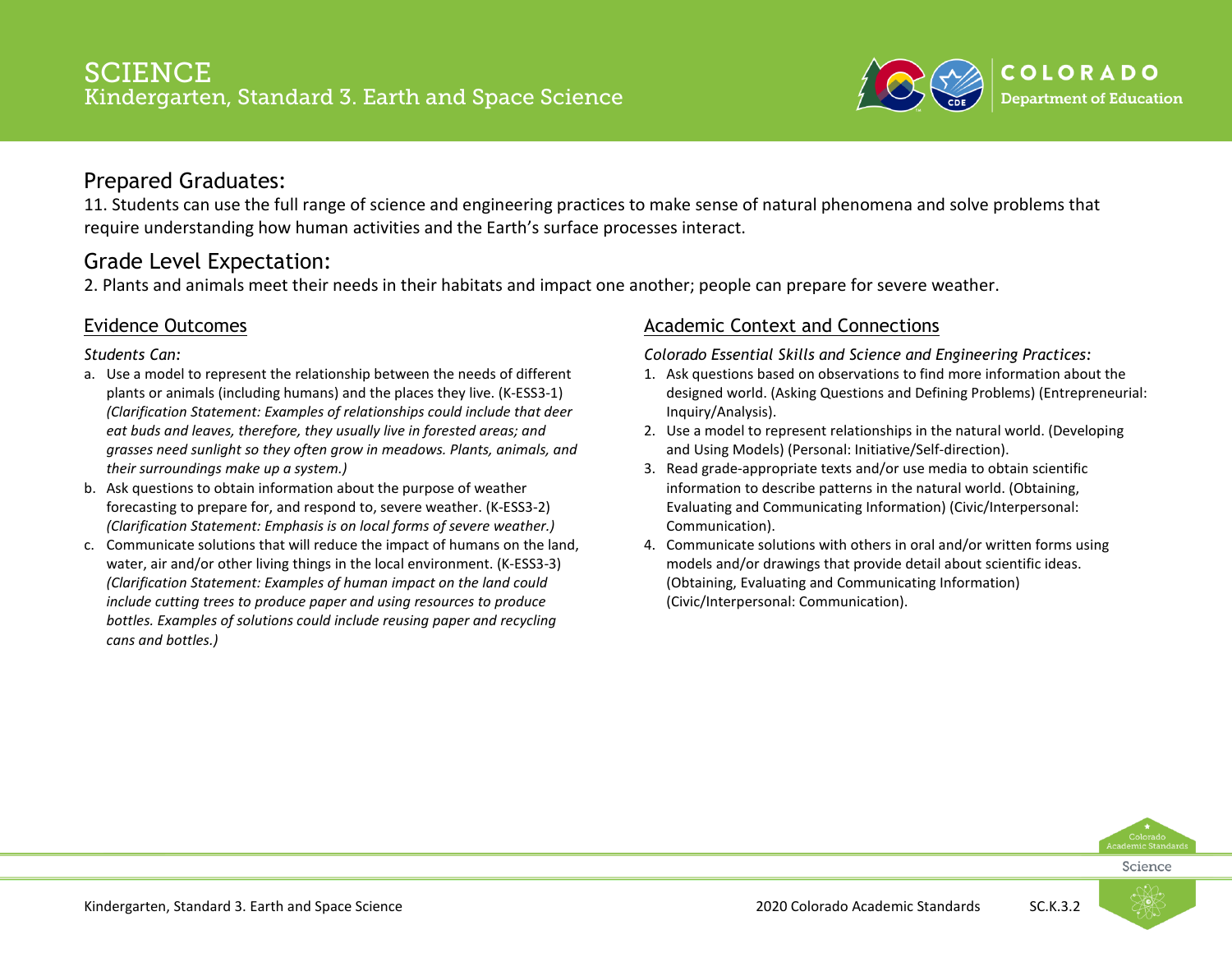

#### *Elaboration on the GLE:*

- 1. Students can answer the question: How do Earth's surface processes and human activities affect each other?
- 2. ESS3:A Natural Resources: Living things need water, air and resources from the land, and they live in places that have the things they need. Humans use natural resources for everything they do.
- 3. ESS3:B Natural Hazards: Some kinds of severe weather are more likely than others in a given region. Weather scientists forecast severe weather so that the communities can prepare for and respond to these events.
- 4. ESS3:C Human Impacts on Earth Systems: Things that people do to live comfortably can affect the world around them. But they can make choices that reduce their impacts on the land, water, air and other living things.

#### *Cross Cutting Concepts:*

- 1. Cause and Effect: Events have causes that generate observable patterns.
- 2. Systems and System Models: Systems in the natural and designed world have parts that work together.
- 3. Connections to Engineering, Technology, and Applications of Science: People encounter questions about the natural world every day. People depend on various technologies in their lives; human life would be very different without technology.



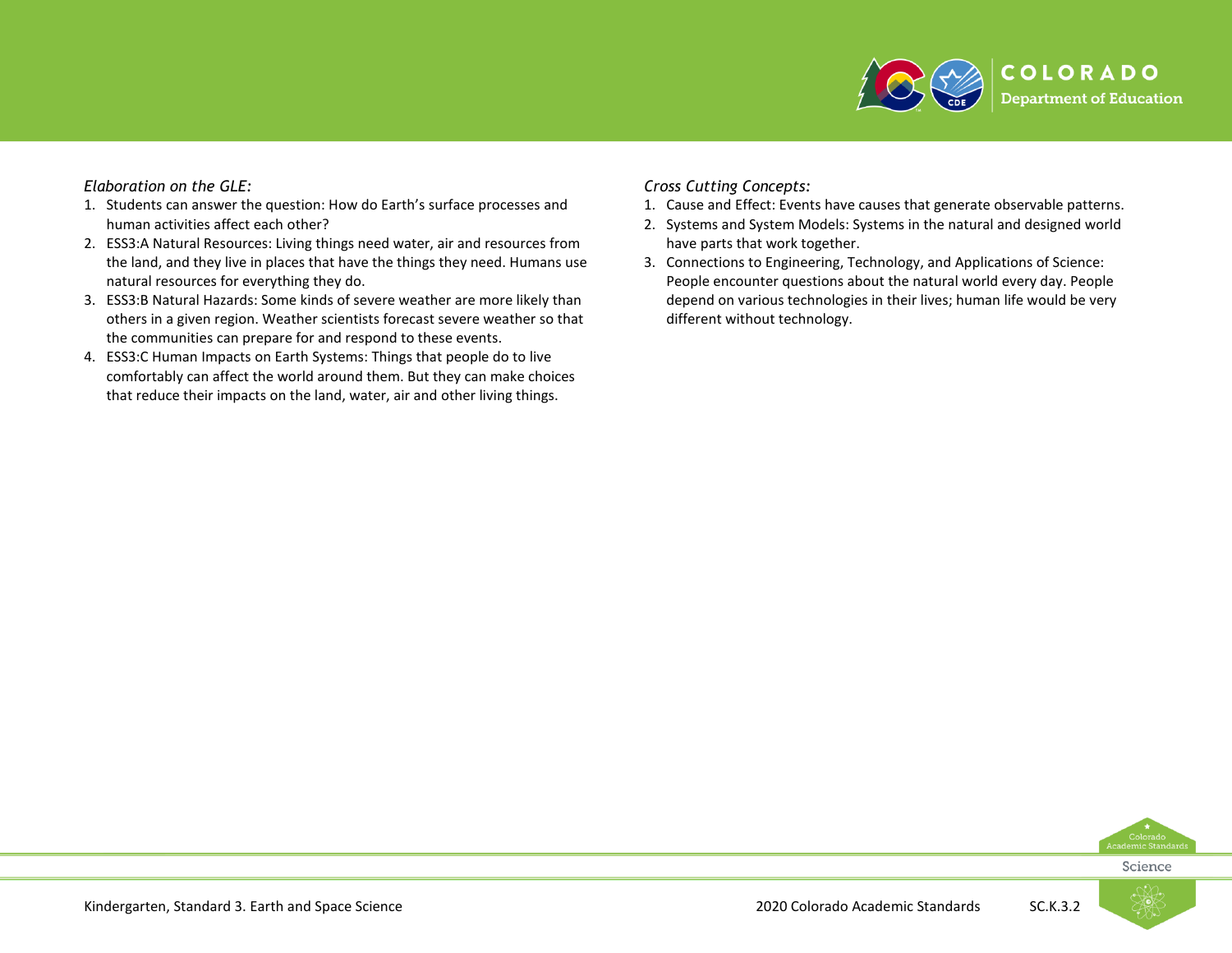

4. Students can use the full range of science and engineering practices to make sense of natural phenomena and solve problems that require understanding how waves are used to transfer energy and information.

# Grade Level Expectation:

1. Sound can make matter vibrate and vibrating matter can make sound.

### Evidence Outcomes

#### *Students Can:*

- a. Plan and conduct investigations to provide evidence that vibrating materials can make a sound and that sound can make materials vibrate. (1-PS4-1) *(Clarification Statement: Examples of vibrating materials that make sound could include tuning forks and plucking a stretched string. Examples of how sound can make matter vibrate could include holding a piece of paper near a speaker making sound and holding an object near a vibrating tuning fork.)*
- b. Make observations to construct an evidence-based account that objects can be seen only when illuminated. (1-PS4-2) *(Clarification Statement: Examples of observations could include those made in a completely dark room, a pinhole box, and a video of a cave explorer with a flashlight. Illumination could be from an external light source or by an object giving off its own light.)*
- c. Plan and conduct an investigation to determine the effect of placing objects made with different materials in the path of a beam of light. (1-PS4-3) *(Clarification Statement: Examples of materials could include those that are transparent [such as clear plastic], translucent [such as wax paper], opaque [such as cardboard] and reflective [such as a mirror].)*
- d. Use tools and materials to design and build a device that used light or sound to solve the problem of communicating over a distance. (1-PS4-4) *(Clarification Statement: This performance expectation integrates transitional science content with engineering through a practice or disciplinary core idea.)*

### Academic Context and Connections

*Colorado Essential Skills and Science and Engineering Practices:*

- 1. Plan and conduct investigations collaboratively to produce evidence to answer a question. (Planning and Carrying Out Investigations) (Personal: Initiative/Self-direction)
- 2. Make observations (firsthand or from media) to construct an evidencebased conclusion and use tools and materials provided to design and build devices. (Constructing Explanations and Designing Solutions) (Entrepreneurial: Critical thinking/Problem solving)
- 3. Scientific Investigations Use a Variety of Methods: Scientists use different ways to study the world. Science investigations begin with a question.

#### *Elaboration on the GLE:*

- 1. Students can answer the question: What are the characteristic properties and behaviors of waves?
- 2. PS4:A Wave Properties: Waves, which are regular patterns of motion, can be made in water by disturbing the surface. When waves move across the surface of deep water, the water goes up and down in place; it does not move in the direction of the wave - observe, for example, a bobbing cork or seabird - except when the water meets the beach. Sound can make matter vibrate and vibrating matter can make sound.
- 3. PS4:B Electromagnetic Radiation: Objects can be seen only when light is available to illuminate them. Very hot objects give off light (e.g., a fire, the sun).
- 4. PS4:C Information Technologies and Instrumentation: People use their senses to learn about the world around them. Their eyes detect light, their ears detect sound, and they can feel vibrations by touch.

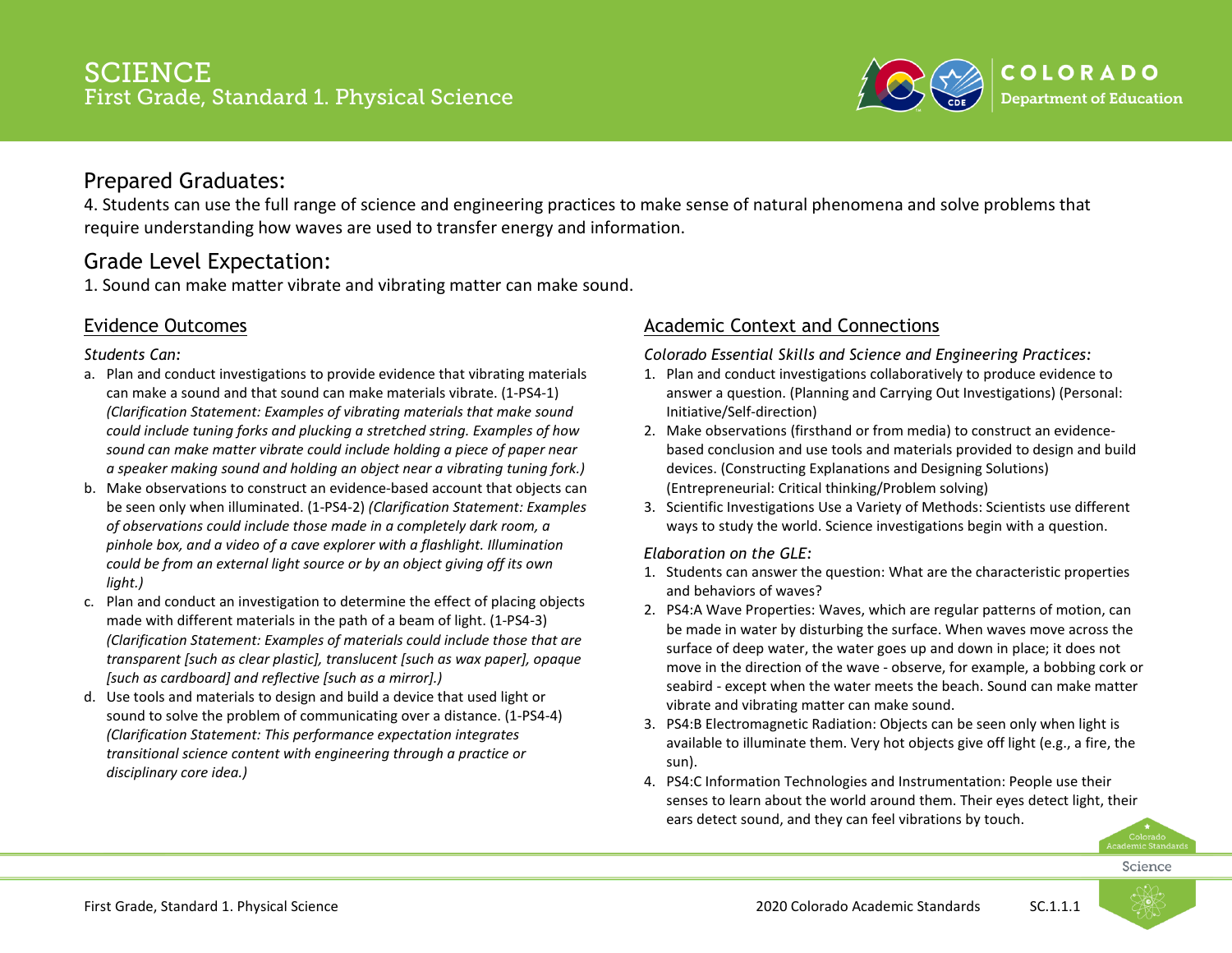

*Cross Cutting Concepts:*

1. Cause and Effect: Simple tests can be designed to gather evidence to support or refute student ideas about causes.



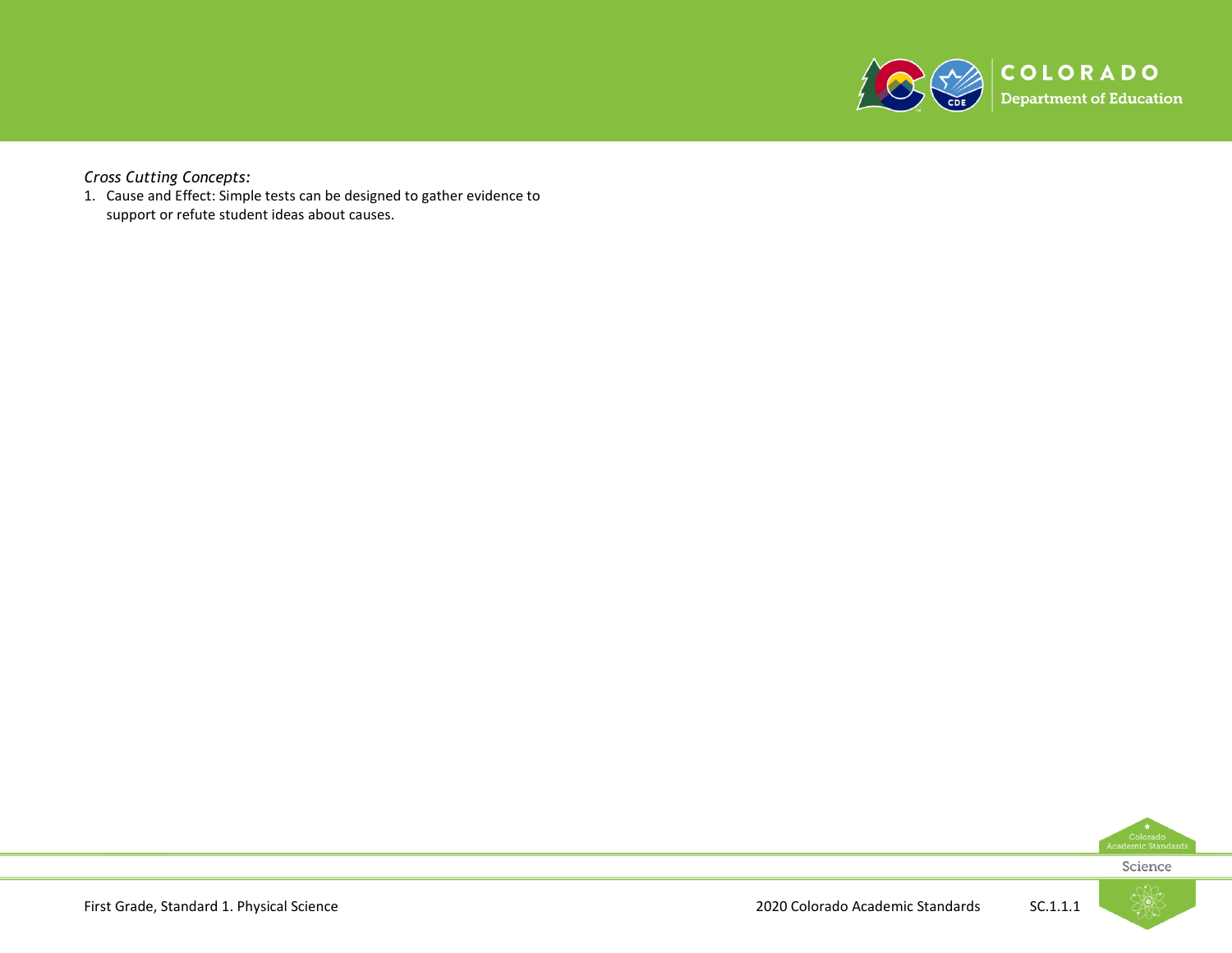

5. Students can use the full range of science and engineering practices to make sense of natural phenomena and solve problems that require understanding how individual organisms are configured and how these structures function to support life, growth, behavior and reproduction.

# Grade Level Expectation:

1. All organisms have external parts that they use to perform daily functions.

### Evidence Outcomes

#### *Students Can:*

- a. Use materials to design a solution to a human problem by mimicking how plants and/or animals use their external parts to help them survive, grow and meet their needs. (1-LS1-1) *(Clarification Statement: Examples of human problems that can be solved could include designing clothing or equipment to protect bicyclists by mimicking turtle shells, acorn shells and animal scales; stabilizing structures by mimicking animal tails and roots on plants; keeping out intruders by mimicking thorns on branches and animal quills; and detecting intruders by mimicking eyes and ears.)*
- b. Read texts and use media to determine patterns in behavior of parents and offspring that help offspring survive. (1-LS1-2) *(Clarification Statement: Examples of patterns of behaviors could include the signals that offspring make [such as crying, cheeping and other vocalizations] and the responses of the parents [such as feeding, comforting and protecting the offspring].)*

### Academic Context and Connections

*Colorado Essential Skills and Science and Engineering Practices:*

- 1. Use materials to design a device that solves a specific problem or a solution to a specific problem. (Constructing Explanations and Designing Solutions) (Entrepreneurial: Creativity/Innovation)
- 2. Read grade-appropriate texts and use media to obtain scientific information to determine patterns in the natural world. (Obtaining, Evaluating, and Communicating Information) (Civic/Interpersonal: Communication)

3. Connections to Nature of Science: Science Knowledge is Based on Empirical Evidence. Scientists look for patterns and order when making observations about the world.

#### *Elaboration on the GLE:*

- 1. Students can answer the question: How do the structures of organisms enable life's functions?
- 2. LS1:A Structure and Function: All organisms have external parts. Different animals use their body parts in different ways to see, hear, grasp objects, protect themselves, move from place to place and seek, find and take in food, water and air. Plants also have different parts (roots, stems, leaves, flowers, fruits) that help them survive, grow and produce more plants.
- 3. LS1:B Growth and Development of Organisms: Plants and animals have predictable characteristics at different stages of development. Plants and animals grow and change. Adult plants and animals can have young. In many kinds of animals, parents and the offspring themselves engage in behaviors that help the offspring to survive.
- 4. LS1:D Information Processing: Animals have body parts that capture and convey different kinds of information needed for growth and survival - for example, eyes for light, ears for sounds, and skin for temperature or touch. Animals respond to these inputs with behaviors that help them survive (e.g., find food, run from a predator). Plants also respond to some external inputs (e.g., turn leaves toward the sun).



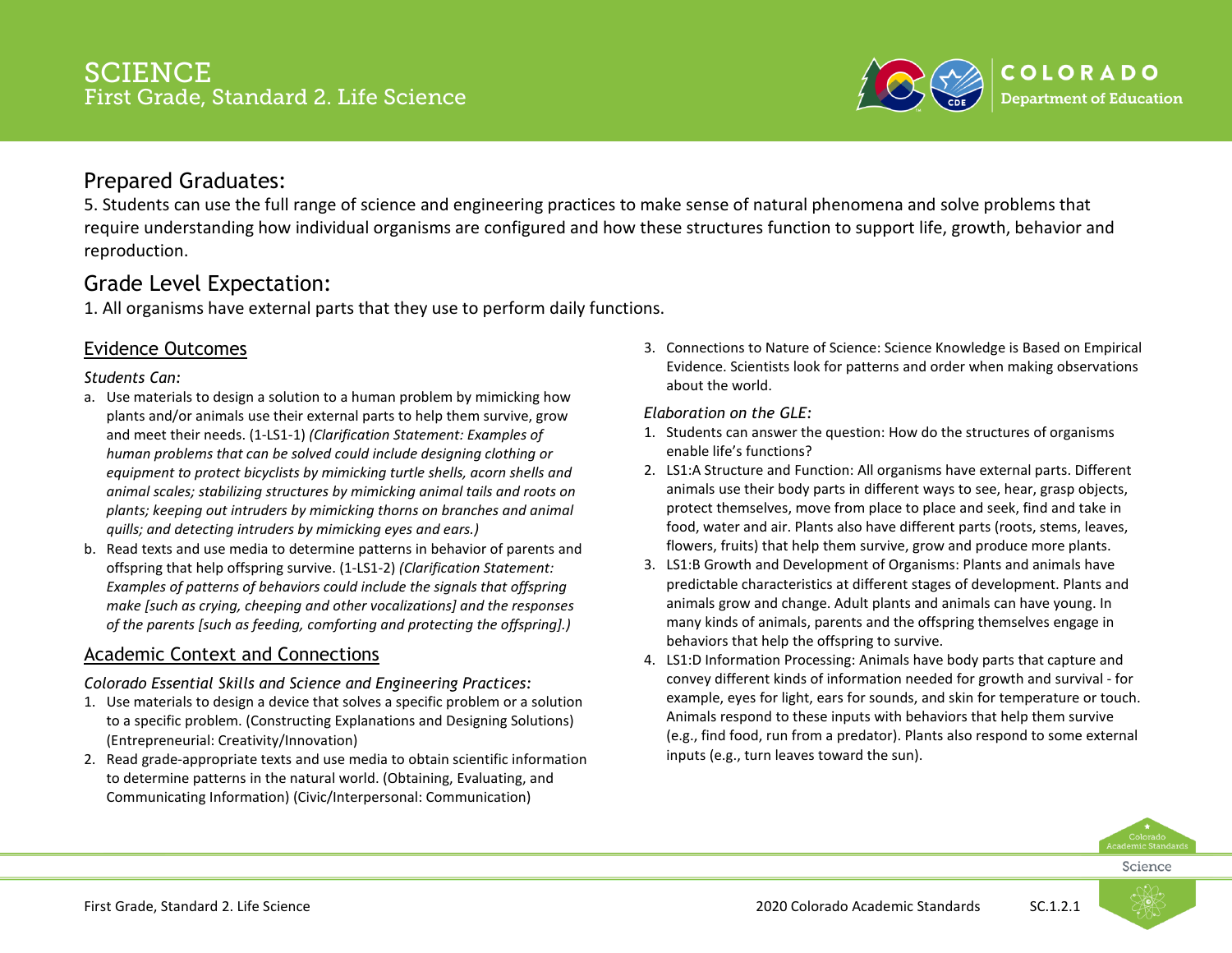

#### *Cross Cutting Concepts:*

- 1. Structure and Function: The shape and stability of structures of natural and designed objects are related to their function(s).
- 2. Patterns: Patterns in the natural world can be observed, used to describe phenomena and used as evidence.



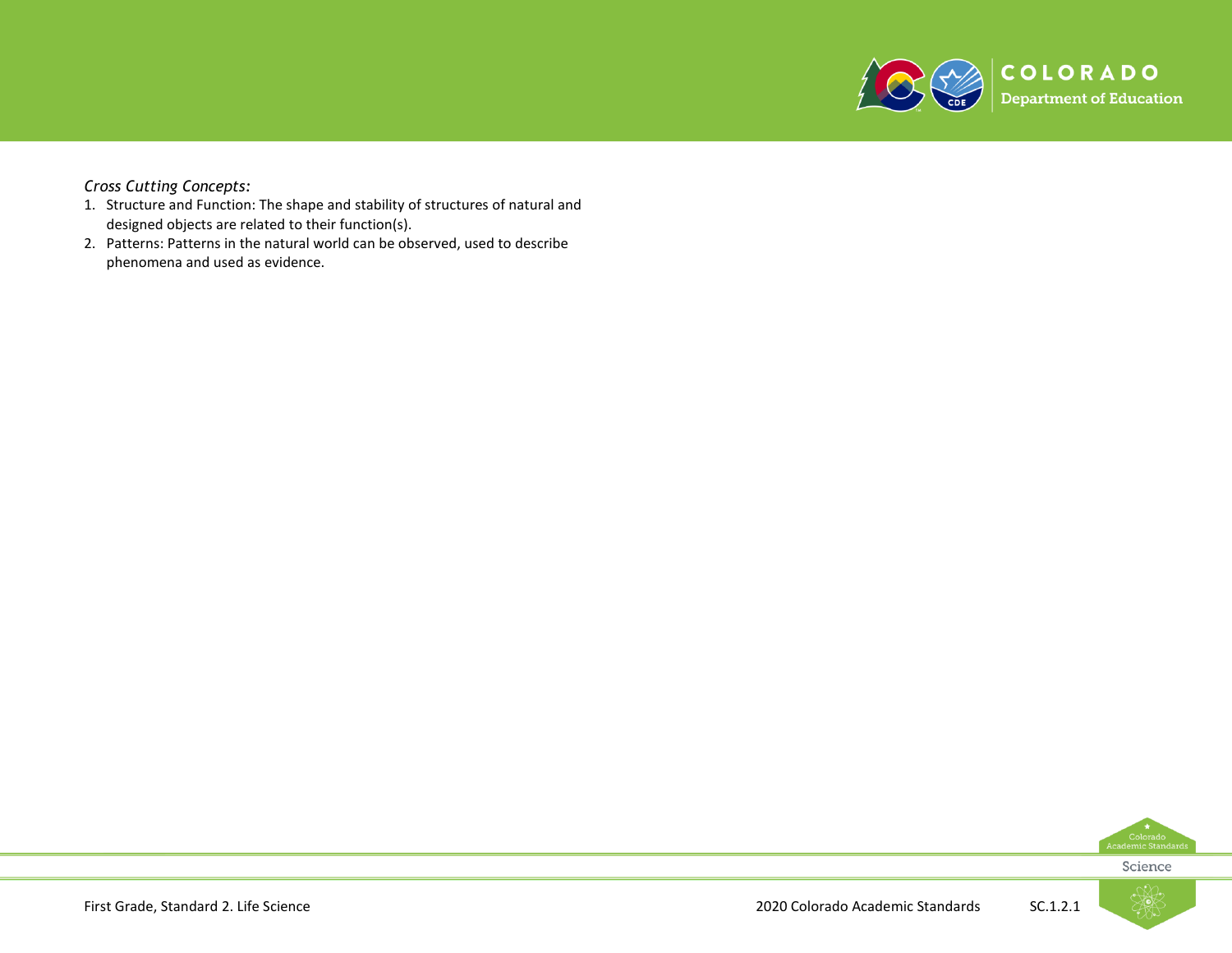

7. Students can use the full range of science and engineering practices to make sense of natural phenomena and solve problems that require understanding how genetic and environmental factors influence variation of organisms across generations.

# Grade Level Expectation:

2. Young organisms are very much, but not exactly, like their parents, and also resemble other organisms of the same kind.

### Evidence Outcomes

*Students Can:*

a. Make observations to construct an evidence-based account that young plants and animals are like, but not exactly like, their parents. (1-LS3-1) *(Clarification Statement: Examples of patterns could include features that plants or animals share. Examples of observations could include leaves from the same kind of plant that are the same shape but can differ in size; and, a particular breed of dog looks like its parents but is not exactly the same. This performance expectation integrates traditional science content with engineering through a practice or disciplinary core idea.)*

### Academic Context and Connections

*Colorado Essential Skills and Science and Engineering Practices:*

1. Make observations (firsthand or from media) to construct an evidencebased account for natural phenomena. (Constructing Explanations and Designing Solutions) (Civic/Interpersonal: Communication).

*Elaboration on the GLE:*

- 1. Students can answer the questions: How are the characteristics of one generation related to the previous generation? Why do individuals of the same species vary in how they look, function, and behave?
- 2. LS3:A Inheritance of Traits: Young animals are very much, but not exactly, like their parents. Plants also are very much, but not exactly, like their parents.
- 3. LS3:B Variation of Traits: Individuals of the same kind of plant or animal are recognizable as similar but can also vary in many ways.

#### *Cross Cutting Concepts:*

1. Patterns: Patterns in the natural and human designed world can be observed, used to describe phenomena and used as evidence.



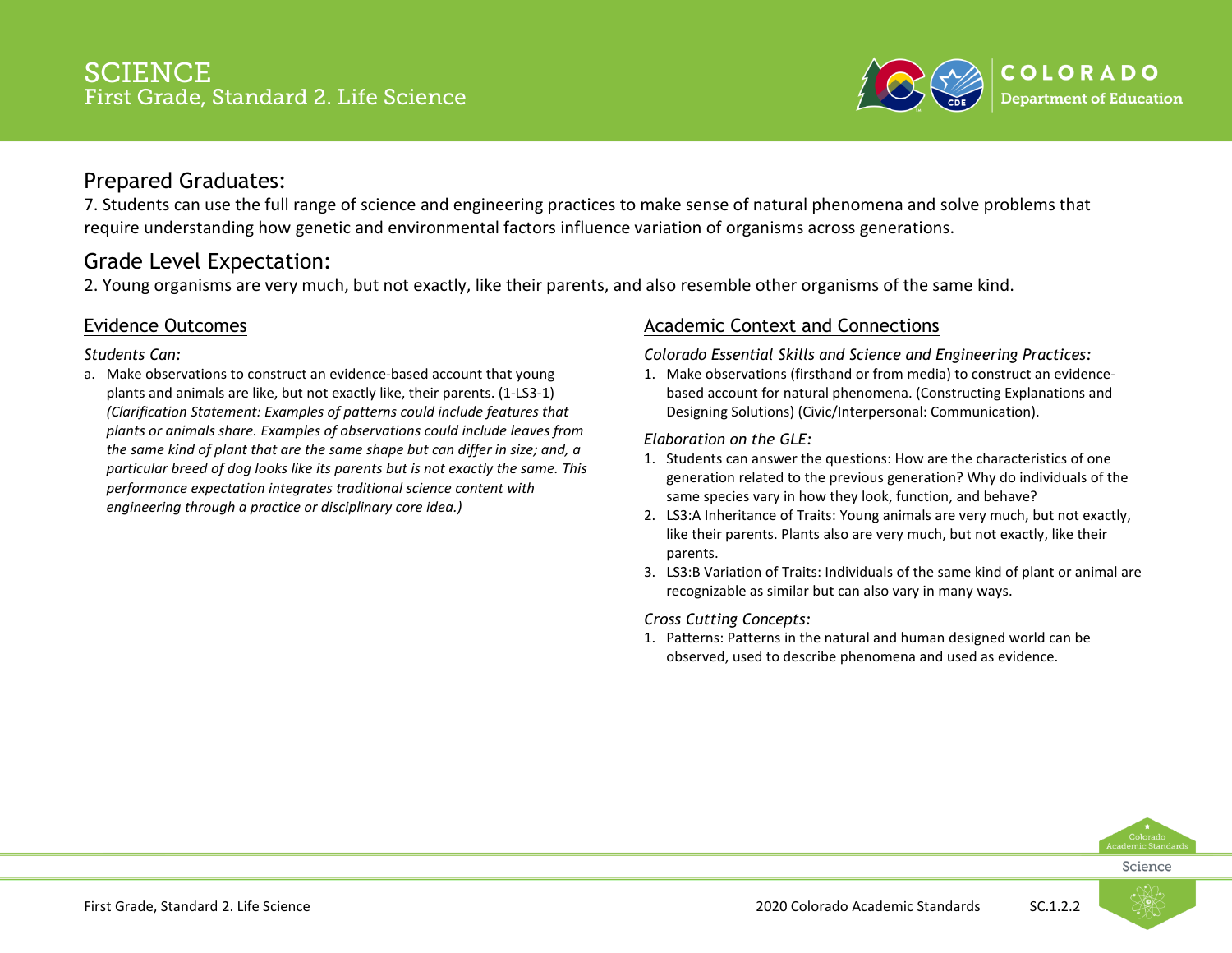

9. Students can use the full range of science and engineering practices to make sense of natural phenomena and solve problems that require understanding the universe and Earth's place in it.

# Grade Level Expectation:

1. Patterns of movement of the sun, moon and stars as seen from Earth can be observed, described and predicted.

### Evidence Outcomes

*Students Can:*

- a. Use observations of the sun, moon, and stars to describe patterns that can be predicted. (1-ESS1-1) *(Clarification Statement: Examples of patterns could include that the sun and moon appear to rise in one part of the sky, move across the sky and set; and stars other than our sun are visible at night but not during the day.)*
- b. Make observations at different times of year to relate the amount of daylight to the time of year. (1-ESS1-2) *(Clarification Statement: Emphasis is on relative comparisons of the amount of daylight in the winter to the amount in the spring or fall.) (Boundary Statement: Limited to relative amounts of daylight, not quantifying the hours or time of daylight.)*

### Academic Context and Connections

*Colorado Essential Skills and Science and Engineering Practices:*

- 1. Plan and conduct investigations collaboratively to produce evidence to answer a question. (Planning and Carrying out Investigations) (Personal: Personal responsibility).
- 2. Use observations (firsthand or from media) to describe patterns in the natural world in order to answer scientific questions. (Analyzing and Interpreting Data) (Entrepreneurial: Creativity/Innovation).

#### *Elaboration on the GLE:*

- 1. Students can answer the questions: What is the universe, and what goes on in stars? (ES1.A) What are the predictable patterns caused by Earth's movement in the solar system? (ES1.B)
- 2. ESS1:A The Universe and its Stars: Patterns of the motion of the sun, moon and stars in the sky can be observed, described and predicted. At night one can see the light coming from many stars with the naked eye, but telescopes make it possible to see many more and to observe them and the moon and planets in greater detail.
- 3. ESS1:B Earth and the Solar System: Seasonal patterns of sunrise and sunset can be observed, described and predicted.

#### *Cross Cutting Concepts:*

- 1. Patterns: Patterns in the natural world can be observed, used to describe phenomena and used as evidence.
- 2. Scientific Knowledge Assumes an Order and Consistency in Natural Systems: Science assumes natural events happen today as they happened in the past.



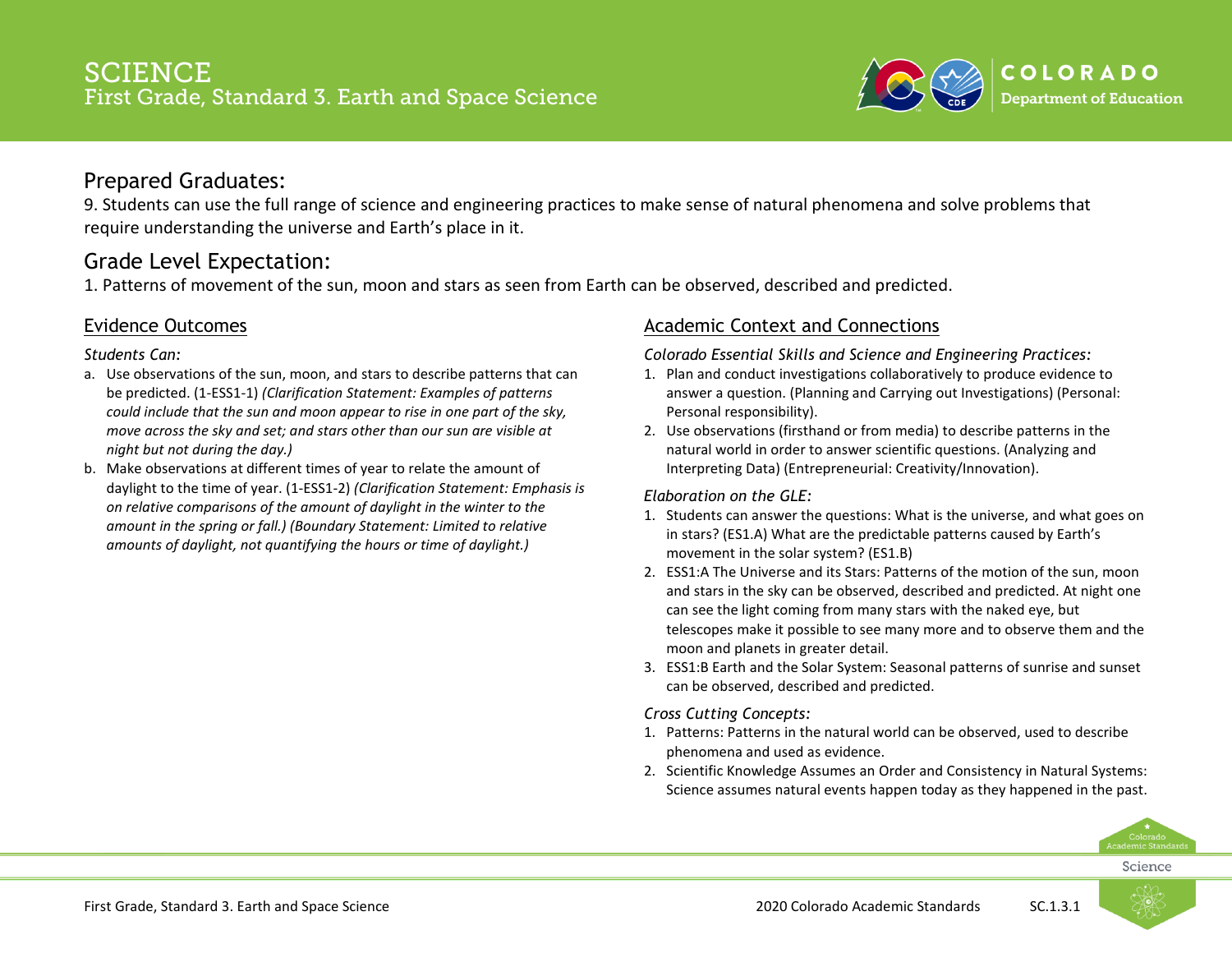

1. Students can use the full range of science and engineering practices to make sense of natural phenomena and solve problems that require understanding structure, properties and interactions of matter.

# Grade Level Expectation:

1. Matter exists as different substances that have observable different properties.

### Evidence Outcomes

#### *Students Can:*

- a. Plan and conduct an investigation to describe and classify different kinds of materials by their observable properties. (2-PS1-1) *(Clarification Statement: Observations could include color, texture, hardness and flexibility. Patterns could include the similar properties that different materials share.)*
- b. Analyze data obtained from testing different materials to determine which materials have the properties that are best suited for an intended purpose. (2-PS1-2) *(Clarification Statement: Examples of properties could include, strength, flexibility, hardness, texture and absorbency.) (Boundary Statement: Quantitative measurement is limited to length.)*
- c. Make observations to construct an evidence-based account of how an object made of a small set of pieces can be disassembled and made into a new object. (2-PS1-3) *(Clarification Statement: Examples of pieces could include blocks, building bricks or other assorted small objects.)*
- d. Construct an argument with evidence that some changes caused by heating or cooling can be reversed and some cannot. (2-PS1-4) *(Clarification Statement: Examples of reversible changes could include materials such as water and butter at different temperatures. Examples of irreversible changes could include cooking an egg, freezing a plant leaf and heating paper.)*

### Academic Context and Connections

*Colorado Essential Skills and Science and Engineering Practices:*

- 1. Plan and conduct an investigation collaboratively to produce data to serve as the basis for evidence to answer a question (Planning and Carrying Out Investigations) (Personal: Personal responsibility)
- 2. Analyze data from tests of an object or tool to determine if it works as intended (Analyzing and Interpreting Data) (Entrepreneurial: Critical thinking/Problem solving)
- 3. Make observations from several sources to construct an evidence-based account for natural phenomena (Constructing Explanations and Designing Solutions) (Entrepreneurial: Inquiry/Analysis)
- 4. Construct an argument with evidence to support a claim (Engaging in Argument from Evidence) (Personal: Initiative/Self-direction)
- 5. Connections to Nature of Science: Science Models, Laws, Mechanisms and Theories Explain Natural Phenomena: Science searches for cause - and effect relationships to explain natural events.



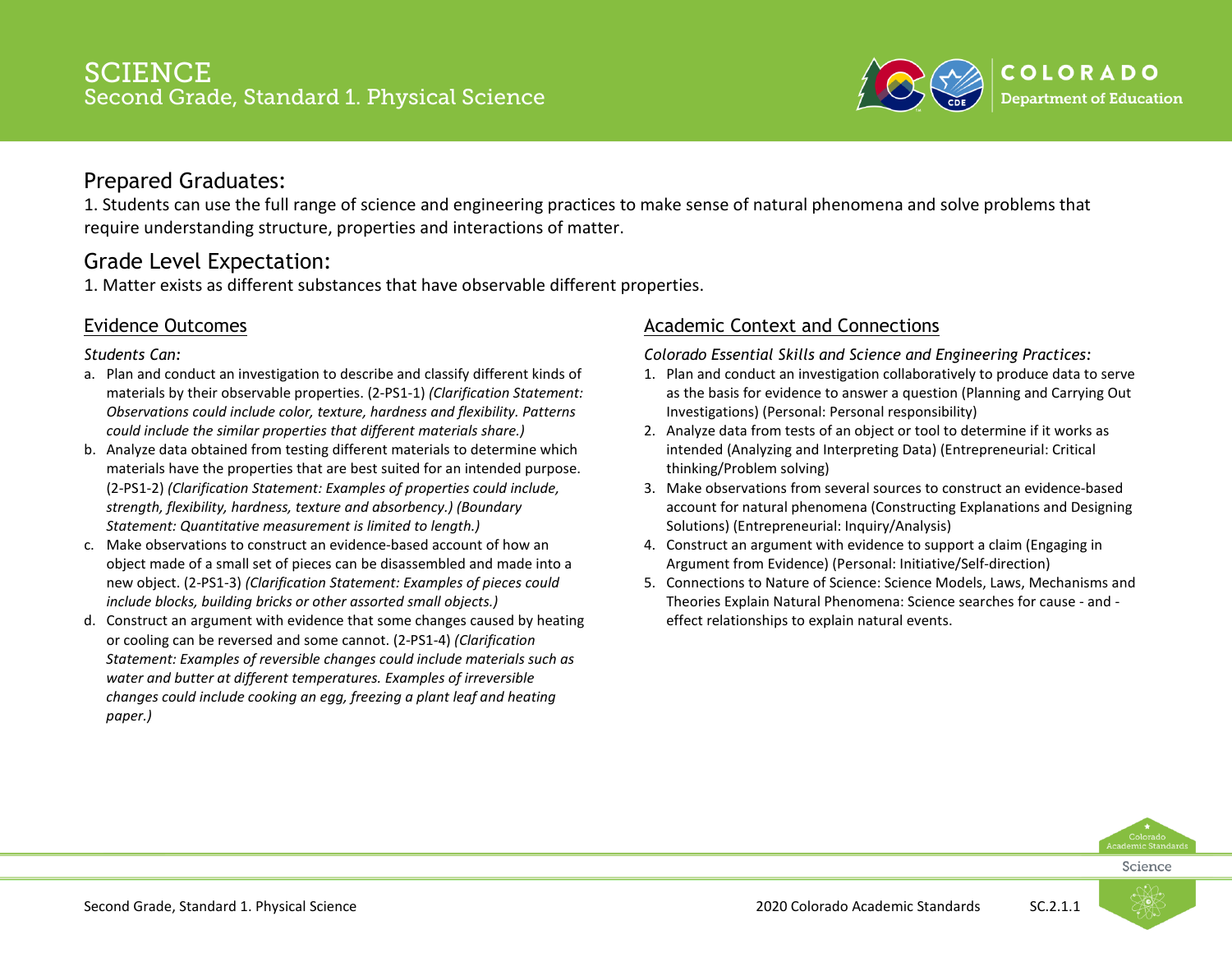

#### *Elaboration on the GLE:*

- 1. Students can answer the question: How do particles combine to form the variety of matter one observes?
- 2. PS1:A Structure and Properties of Matter: Different kinds of matter exist (e.g., wood, metal, water), and many of them can be either solid or liquid, depending on temperature. Matter can be described and classified by its observable properties (e.g., visual, aural, textural), by its uses and by whether it occurs naturally or is manufactured. Different properties are suited to different purposes. A great variety of objects can be built up from a small set of pieces (e.g., blocks, construction sets). Objects or samples of a substance can be weighed, and their size can be described and measured.
- 3. PS1:B Chemical Reactions: Heating or cooling a substance may cause changes that can be observed. Sometimes these changes are reversible (e.g., melting and freezing), and sometimes they are not (e.g., baking a cake, burning fuel).

#### *Cross Cutting Concepts:*

- 1. Patterns: Patterns in the natural and human designed world can be observed.
- 2. Cause and Effect: Events have causes that generate observable patterns. Simple tests can be designed to gather evidence to support or refute student ideas about causes.
- 3. Energy and Matter: Objects may break into smaller pieces and be put together into larger pieces or may change shapes.
- 4. Connections to Engineering, Technology and Applications of Science: Influence of Science, Engineering and Technology on Society & the Natural World. Every human-made product is designed.



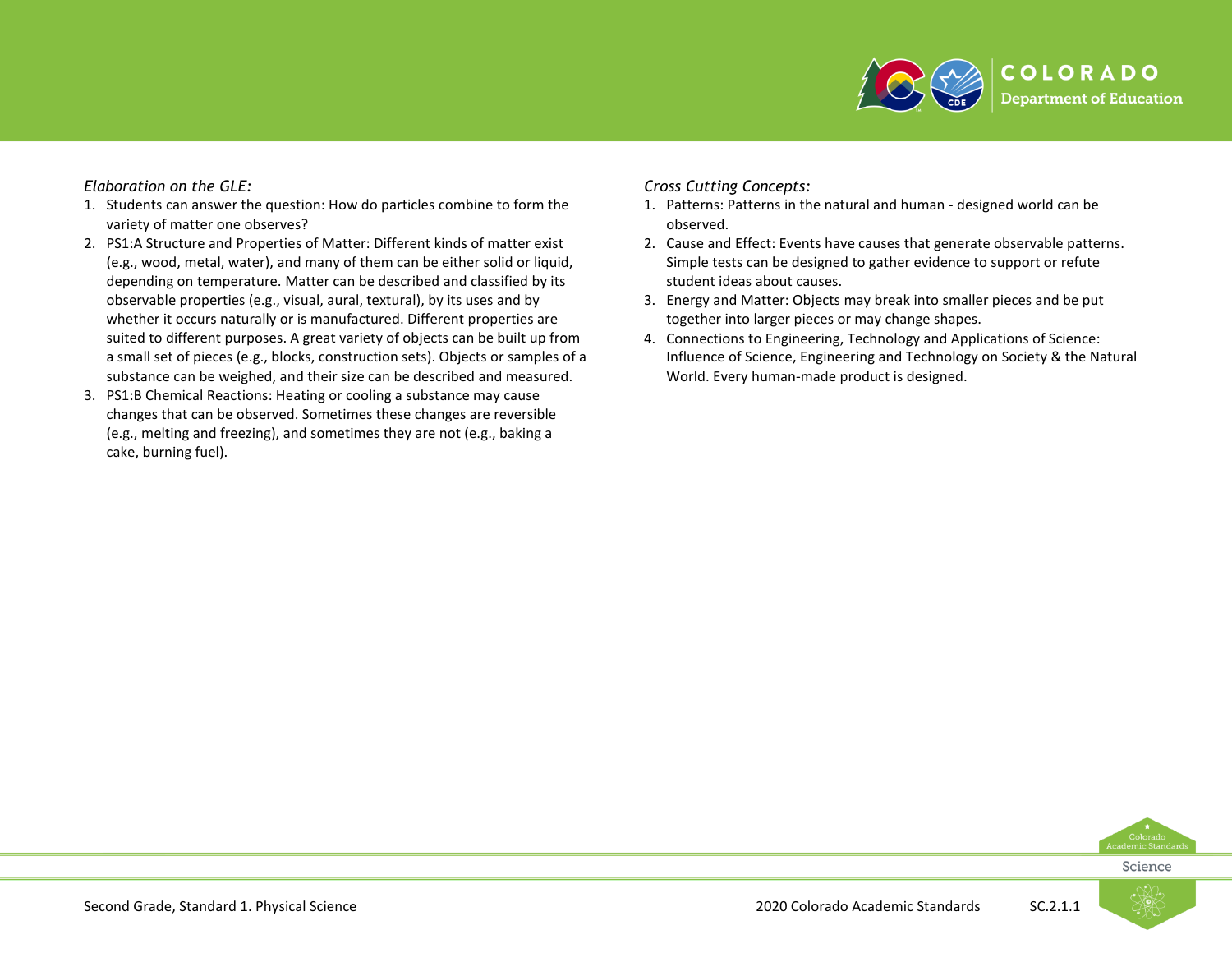

6. Students can use the full range of science and engineering practices to make sense of natural phenomena and solve problems that require understanding how living systems interact with the biotic and abiotic environment.

# Grade Level Expectation:

1. Plants depend on water and light to grow and on animals for pollination or to move their seeds around.

### Evidence Outcomes

*Students Can:*

- a. Plan and conduct an investigation to determine if plants need sunlight and water to grow. (2-LS2-1) *(Boundary Statement: Limited to using one variable at a time.)*
- b. Develop a simple model that mimics the function of an animal in dispersing seeds or pollinating plants. (2-LS2-2)

### Academic Context and Connections

*Colorado Essential Skills and Science and Engineering Practices:*

- 1. Develop a simple model based on evidence to represent a proposed object or tool (Developing and Using Models) (Personal: Initiative/Self-direction)
- 2. Plan and conduct an investigation collaboratively to produce data to serve as the basis for evidence to answer a question (Planning and Carrying Out Investigations) (Civic/Interpersonal: Collaboration/Teamwork)
- 3. Connections to Nature of Science: Science Knowledge is Based on Empirical Evidence

#### *Elaboration on the GLE:*

- 1. Students can answer the question: How do organisms interact with the living and nonliving environments to obtain matter and energy?
- 2. LS2:A Interdependent Relationships in Ecosystems: Animals depend on their surroundings to get what they need, including food, water, shelter and a favorable temperature. Animals depend on plants or other animals for food. They use their senses to find food and water, and they use their body parts to gather, catch, eat and chew the food. Plants depend on air, water, minerals (in the soil) and light to grow. Animals can move around, but plants cannot, and they often depend on animals for pollination or to move their seeds around. Different plants survive better in different settings because they have varied needs for water, minerals and sunlight.

### *Cross Cutting Concepts:*

- 1. Cause and Effect: Events have causes that generate observable patterns.
- 2. Structure and Function: The shape and stability of structures of natural and designed objects are related to their function(s).



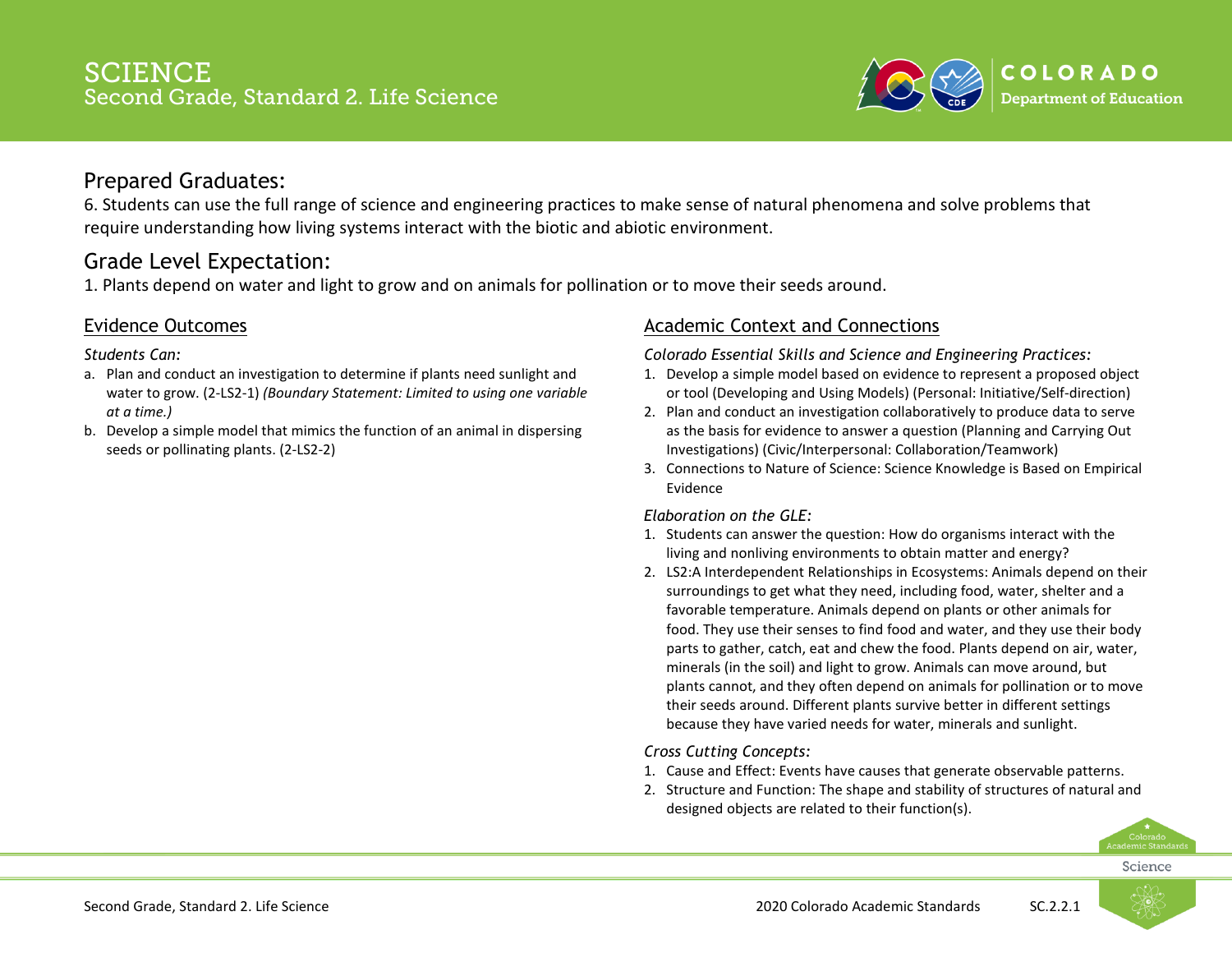

8. Students can use the full range of science and engineering practices to make sense of natural phenomena and solve problems that require understanding how natural selection drives biological evolution accounting for the unity and diversity of organisms.

### Grade Level Expectation:

2. A range of different organisms lives in different places.

### Evidence Outcomes

*Students Can:*

a. Make observations of plants and animals to compare the diversity of life in different habitats. (2-LS4-1) *(Clarification Statement: Emphasis is on the diversity of living things in each of a variety of different habitats.)*

### Academic Context and Connections

*Colorado Essential Skills and Science and Engineering Practices:*

- 1. Make observations to collect data that can be used to make comparisons. (Planning and Carrying Out Investigations) (Entrepreneurial: Creativity/Innovation)
- 2. Connections to Nature of Science: Science Knowledge is Based on Empirical Evidence

*Elaboration on the GLE:*

- 1. Students can answer the question: What evidence shows that different species are related?
- 2. LS4:D Biodiversity and Humans: There are many different kinds of living things in any area, and they exist in different places on land and in water.



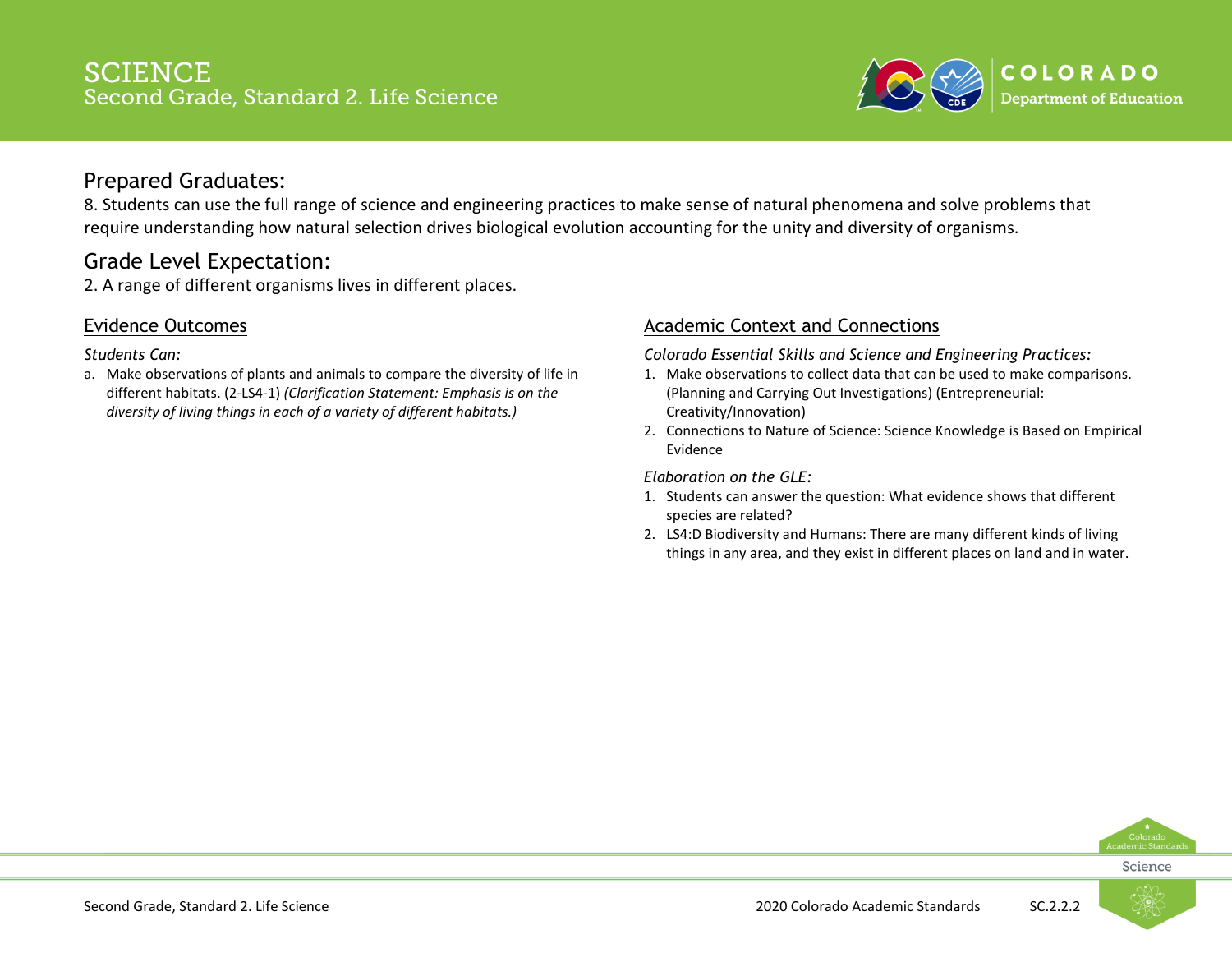

9. Students can use the full range of science and engineering practices to make sense of natural phenomena and solve problems that require understanding the universe and Earth's place in it.

# Grade Level Expectation:

1. Some events on Earth occur quickly; others can occur very slowly.

### Evidence Outcomes

#### *Students Can:*

a. Use information from several sources to provide evidence that Earth events can occur quickly or slowly. (2-ESS1-1) *(Clarification Statement: Examples of events and timescales could include volcanic explosions and earthquakes, which happen quickly, and erosion of rocks, which occurs slowly.)*

### Academic Context and Connections

*Colorado Essential Skills and Science and Engineering Practices:*

1. Make observations from several sources to construct an evidence-based account for natural phenomena. (Constructing Explanations and Designing Solutions) (Entrepreneurial: Critical thinking/Problem solving)

*Elaboration on the GLE:*

- 1. Students can answer the question: How do people reconstruct and date events in the Earth's planetary history?
- 2. ESS1:C The History of Planet Earth: Some events on Earth occur in cycles, like day and night, and others have a beginning and an end, like a volcanic eruption. Some events, like an earthquake, happen very quickly; others, such as the formation of the Grand Canyon, occur very slowly over a time period much longer than one can observe.

*Cross Cutting Concepts:*

1. Stability and Change: Things may change rapidly or slowly.